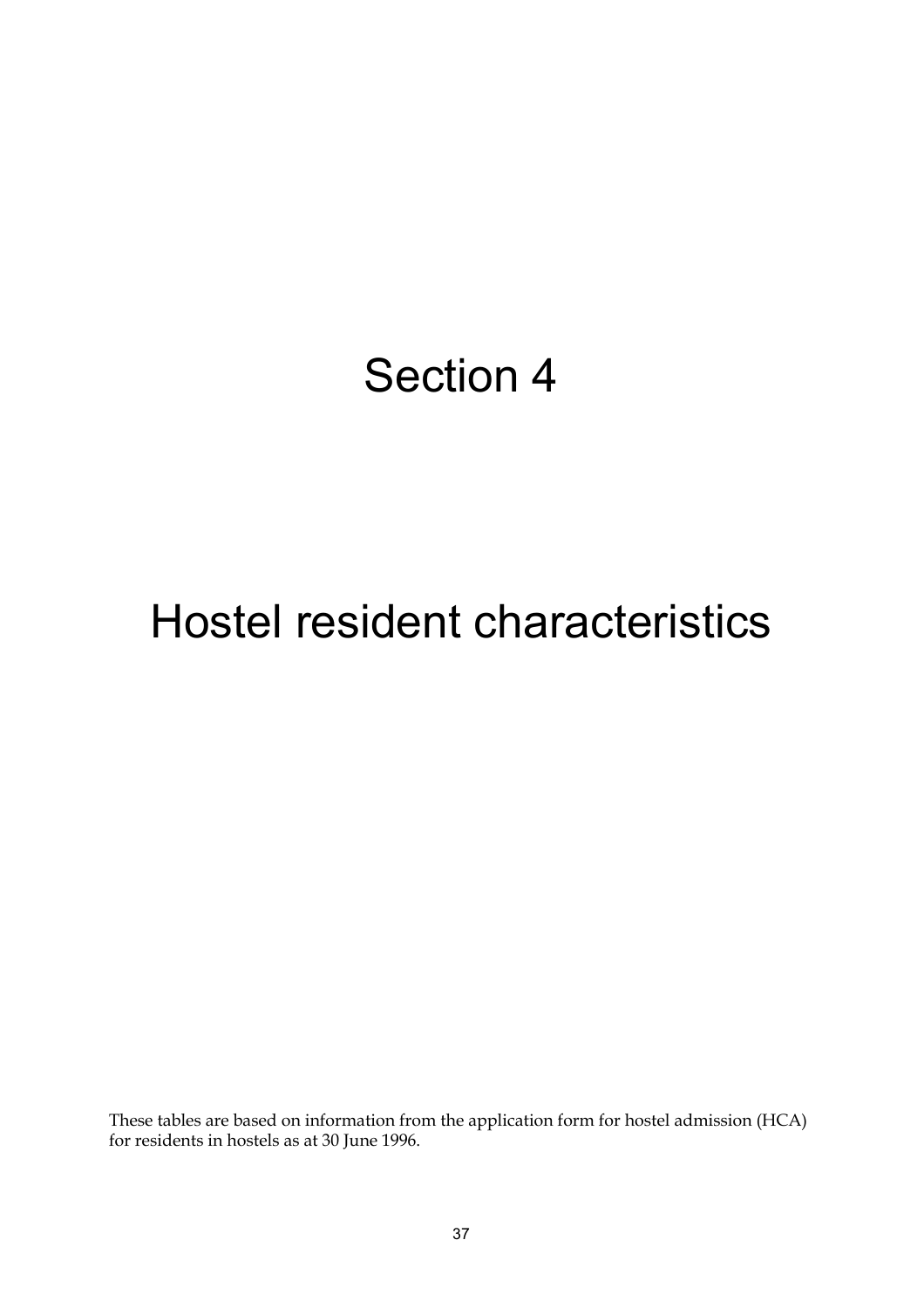| Sex/                 | <b>NSW</b> | Vic    | Qld    | <b>WA</b> | <b>SA</b> | Tas            | ACT              | <b>NT</b>               | Australia |
|----------------------|------------|--------|--------|-----------|-----------|----------------|------------------|-------------------------|-----------|
| marital status       |            |        |        |           | Number    |                |                  |                         |           |
| Females              |            |        |        |           |           |                |                  |                         |           |
| Divorced             | 297        | 170    | 167    | 81        | 89        | 13             | 8                | $\overline{\mathbf{c}}$ | 827       |
| De facto             | 16         | 14     | 10     | 4         | 4         | 0              | 0                | $\mathbf{1}$            | 49        |
| Married              | 1,055      | 1,006  | 910    | 358       | 469       | 92             | 26               | $\overline{7}$          | 3,923     |
| Separated            | 108        | 87     | 90     | 29        | 29        | 6              | 4                | $\overline{4}$          | 357       |
| Single               | 1,108      | 1,029  | 644    | 270       | 286       | 53             | 8                | $\overline{c}$          | 3,400     |
| Widowed              | 7,410      | 6,716  | 5,041  | 2,516     | 2,736     | 510            | 166              | 35                      | 25,130    |
| Not reported         | 3,959      | 1,663  | 1,801  | 642       | 953       | 378            | 322              | $\overline{4}$          | 9,722     |
| <b>Total females</b> | 13,953     | 10,685 | 8,663  | 3,900     | 4,566     | 1,052          | 534              | 55                      | 43,408    |
| Males                |            |        |        |           |           |                |                  |                         |           |
| Divorced             | 269        | 209    | 159    | 103       | 62        | 10             | 6                | 5                       | 823       |
| De facto             | 12         | 15     | 11     | 4         | 3         | $\overline{c}$ | 0                | $\mathsf 0$             | 47        |
| Married              | 903        | 859    | 793    | 352       | 388       | 74             | 26               | $\overline{7}$          | 3,402     |
| Separated            | 165        | 131    | 122    | 47        | 34        | 5              | $\boldsymbol{2}$ | 10                      | 516       |
| Single               | 609        | 632    | 458    | 188       | 141       | 37             | 8                | 25                      | 2,098     |
| Widowed              | 1,423      | 1,243  | 971    | 446       | 458       | 115            | 32               | 13                      | 4,701     |
| Not reported         | 1,264      | 552    | 683    | 193       | 282       | 108            | 90               | 10                      | 3,182     |
| <b>Total males</b>   | 4,645      | 3,641  | 3,197  | 1,333     | 1,368     | 351            | 164              | 70                      | 14,769    |
| Persons              |            |        |        |           |           |                |                  |                         |           |
| Divorced             | 566        | 379    | 326    | 184       | 151       | 23             | 14               | 7                       | 1,650     |
| De facto             | 28         | 29     | 21     | 8         | 7         | $\overline{c}$ | $\pmb{0}$        | $\mathbf{1}$            | 96        |
| Married              | 1,958      | 1,865  | 1,703  | 710       | 857       | 166            | 52               | 14                      | 7,325     |
| Separated            | 273        | 218    | 212    | 76        | 63        | 11             | 6                | 14                      | 873       |
| Single               | 1,717      | 1,661  | 1,102  | 458       | 427       | 90             | 16               | 27                      | 5,498     |
| Widowed              | 8,833      | 7,959  | 6,012  | 2,962     | 3,194     | 625            | 198              | 48                      | 29,831    |
| Not reported         | 5,223      | 2,215  | 2,484  | 835       | 1,235     | 486            | 412              | 14                      | 12,904    |
| Total                | 18,598     | 14,326 | 11,860 | 5,233     | 5,934     | 1,403          | 698              | 125                     | 58,177    |
|                      |            |        |        |           | Per cent  |                |                  |                         |           |
| Females              |            |        |        |           |           |                |                  |                         |           |
| Divorced             | 2.1        | 1.6    | 1.9    | 2.1       | 1.9       | 1.2            | 1.5              | 3.6                     | 1.9       |
| De facto             | 0.1        | 0.1    | 0.1    | 0.1       | 0.1       | 0.0            | 0.0              | 1.8                     | 0.1       |
| Married              | 7.6        | 9.4    | 10.5   | 9.2       | 10.3      | 8.7            | 4.9              | 12.7                    | 9.0       |
| Separated            | 0.8        | 0.8    | 1.0    | 0.7       | 0.6       | 0.6            | 0.7              | 7.3                     | 0.8       |
| Single               | 7.9        | 9.6    | 7.4    | 6.9       | 6.3       | 5.0            | 1.5              | 3.6                     | 7.8       |
| Widowed              | 53.1       | 62.9   | 58.2   | 64.5      | 59.9      | 48.5           | 31.1             | 63.6                    | 57.9      |
| Not reported         | 28.4       | 15.6   | 20.8   | 16.5      | 20.9      | 35.9           | 60.3             | 7.3                     | 22.4      |
| <b>Total females</b> | 100.0      | 100.0  | 100.0  | 100.0     | 100.0     | 100.0          | 100.0            | 100.0                   | 100.0     |
| Males                |            |        |        |           |           |                |                  |                         |           |
| Divorced             | 5.8        | 5.7    | 5.0    | 7.7       | 4.5       | 2.8            | 3.7              | 7.1                     | 5.6       |
| De facto             | 0.3        | 0.4    | 0.3    | 0.3       | 0.2       | 0.6            | $0.0\,$          | $0.0\,$                 | 0.3       |
| Married              | 19.4       | 23.6   | 24.8   | 26.4      | 28.4      | 21.1           | 15.9             | 10.0                    | 23.0      |
| Separated            | 3.6        | 3.6    | 3.8    | 3.5       | 2.5       | 1.4            | $1.2$            | 14.3                    | 3.5       |
| Single               | 13.1       | 17.4   | 14.3   | 14.1      | 10.3      | 10.5           | 4.9              | 35.7                    | 14.2      |
| Widowed              | 30.6       | 34.1   | 30.4   | 33.5      | 33.5      | 32.8           | 19.5             | 18.6                    | 31.8      |
| Not reported         | 27.2       | 15.2   | 21.4   | 14.5      | 20.6      | 30.8           | 54.9             | 14.3                    | 21.5      |
| <b>Total males</b>   | 100.0      | 100.0  | 100.0  | 100.0     | 100.0     | 100.0          | 100.0            | 100.0                   | 100.0     |
| Persons              |            |        |        |           |           |                |                  |                         |           |
| Divorced             | 3.0        | 2.6    | 2.7    | 3.5       | 2.5       | 1.6            | 2.0              | 5.6                     | 2.8       |
| De facto             | 0.2        | 0.2    | 0.2    | 0.2       | 0.1       | 0.1            | $0.0\,$          | 0.8                     | 0.2       |
| Married              | 10.5       | 13.0   | 14.4   | 13.6      | 14.4      | 11.8           | 7.4              | 11.2                    | 12.6      |
| Separated            | 1.5        | 1.5    | 1.8    | 1.5       | 1.1       | $0.8\,$        | 0.9              | 11.2                    | 1.5       |
| Single               | 9.2        | 11.6   | 9.3    | 8.8       | 7.2       | 6.4            | 2.3              | 21.6                    | 9.5       |
| Widowed              | 47.5       | 55.6   | 50.7   | 56.6      | 53.8      | 44.5           | 28.4             | 38.4                    | 51.3      |
| Not reported         | 28.1       | 15.5   | 20.9   | 16.0      | 20.8      | 34.6           | 59.0             | 11.2                    | 22.2      |
| Total                | 100.0      | 100.0  | 100.0  | 100.0     | 100.0     | 100.0          | 100.0            | 100.0                   | 100.0     |

**Table 4.1: Hostel resident characteristics, marital status by sex and State/Territory,(a) 30 June 1996**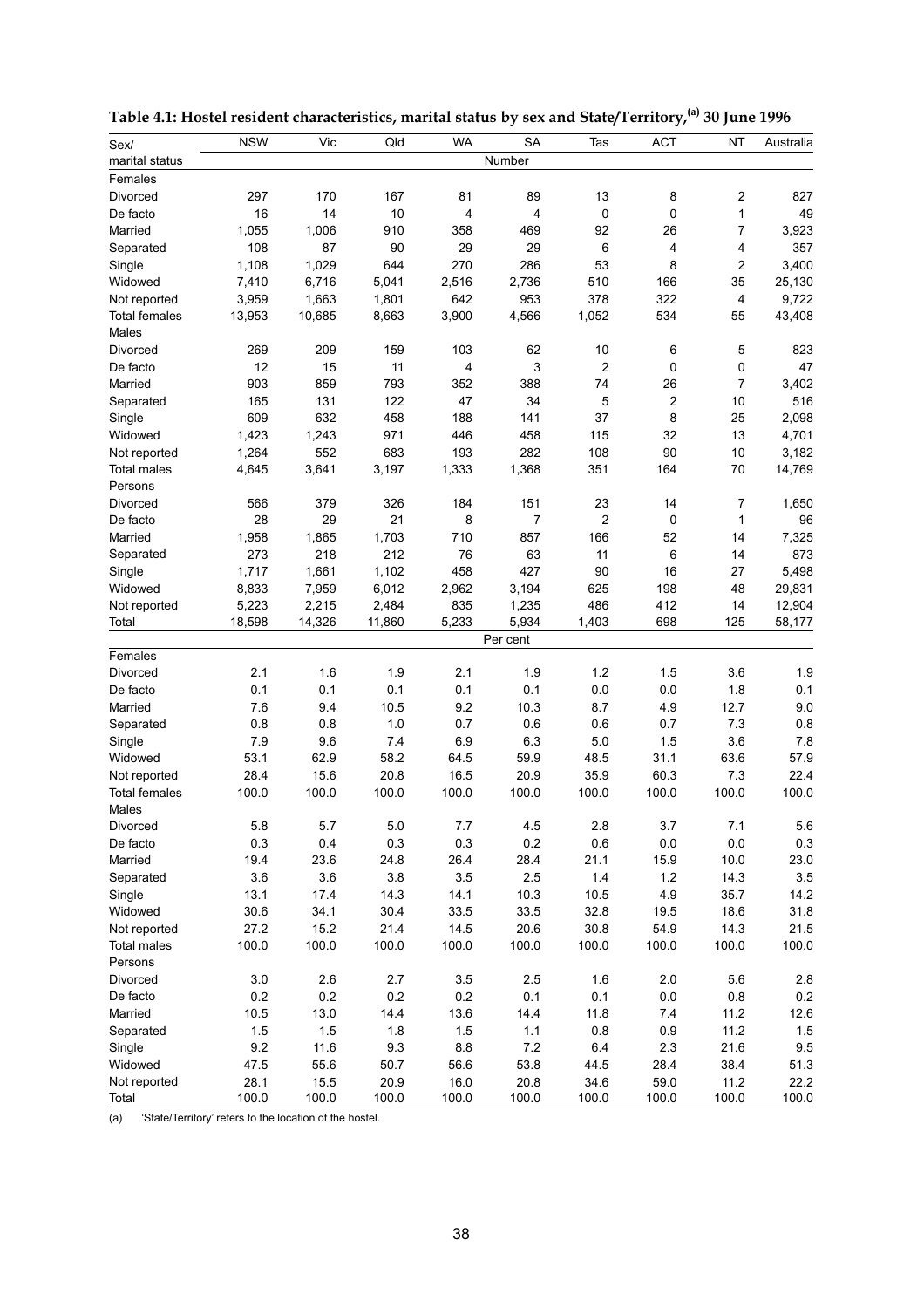| Number<br>status<br>Females<br>25,406<br>7,501<br>7,027<br>5,395<br>2,231<br>2,524<br>526<br>166<br>36<br>House or flat<br>773<br>207<br>225<br>5<br>9<br>556<br>484<br>15<br>2,274<br>Hostel or similar<br>89<br>92<br>65<br>25<br>1<br>191<br>42<br>1<br>506<br>Nursing home<br>$\overline{2}$<br>5<br>0<br>10<br>8<br>3<br>0<br>0<br>28<br>Psychiatric hospital<br>837<br>565<br>723<br>730<br>103<br>3<br>4,433<br>1,436<br>36<br>Self-contained unit<br>3<br>300<br>253<br>274<br>72<br>12<br>5<br>85<br>1,004<br>Other<br>3,967<br>1,696<br>607<br>947<br>371<br>323<br>1<br>1,845<br>9,757<br>Not reported<br>10,685<br>8,663<br>3,900<br>4,566<br>1,052<br>534<br>55<br>43,408<br>13,953<br><b>Total females</b><br>Males<br>2,269<br>790<br>183<br>63<br>27<br>2,470<br>1,873<br>815<br>8,490<br>House or flat<br>395<br>214<br>105<br>81<br>14<br>3<br>12<br>257<br>1,081<br>Hostel or similar<br>87<br>67<br>22<br>22<br>1<br>269<br>56<br>7<br>7<br>Nursing home<br>0<br>6<br>13<br>8<br>3<br>$\overline{2}$<br>0<br>1<br>33<br>Psychiatric hospital<br>299<br>171<br>180<br>148<br>148<br>23<br>4<br>1<br>974<br>Self-contained unit<br>$\overline{2}$<br>279<br>187<br>51<br>14<br>12<br>777<br>173<br>59<br>Other<br>1,247<br>539<br>693<br>181<br>274<br>110<br>91<br>10<br>3,145<br>Not reported<br>1,368<br>70<br>4,645<br>3,641<br>3,197<br>1,333<br>351<br>164<br>14,769<br><b>Total males</b><br>Persons<br>229<br>33,896<br>9,971<br>9,296<br>7,268<br>3,046<br>3,314<br>709<br>63<br>House or flat<br>698<br>312<br>306<br>29<br>21<br>813<br>1,168<br>8<br>3,355<br>Hostel or similar<br>$\overline{c}$<br>278<br>87<br>32<br>8<br>156<br>148<br>64<br>775<br>Nursing home<br>8<br>23<br>8<br>5<br>0<br>0<br>61<br>16<br>1<br>Psychiatric hospital<br>1,008<br>126<br>4<br>5,407<br>1,735<br>745<br>871<br>878<br>40<br>Self-contained unit<br>579<br>447<br>123<br>26<br>440<br>144<br>5<br>17<br>1,781<br>Other<br>5,214<br>2,235<br>2,538<br>788<br>1,221<br>481<br>11<br>12,902<br>414<br>Not reported<br>14,326<br>5,233<br>5,934<br>125<br>18,598<br>11,860<br>1,403<br>698<br>58,177<br>Total<br>Per cent<br>Females<br>53.8<br>65.8<br>62.3<br>57.2<br>55.3<br>50.0<br>31.1<br>65.5<br>58.5<br>House or flat<br>5.2<br>7.2<br>5.6<br>5.3<br>4.9<br>16.4<br>4.0<br>1.4<br>0.9<br>Hostel or similar<br>0.8<br>1.4<br>2.4<br>1.2<br>1.4<br>1.1<br>1.1<br>0.2<br>1.8<br>Nursing home<br>0.0<br>0.1<br>0.0<br>0.1<br>0.1<br>0.1<br>0.1<br>0.0<br>0.0<br>Psychiatric hospital<br>7.8<br>5.5<br>10.2<br>10.3<br>6.5<br>18.5<br>16.0<br>9.8<br>6.7<br>Self-contained unit<br>2.2<br>2.4<br>3.2<br>2.2<br>1.6<br>9.1<br>2.3<br>1.1<br>0.6<br>Other<br>28.4<br>15.9<br>15.6<br>22.5<br>21.3<br>20.7<br>35.3<br>60.5<br>1.8<br>Not reported<br>100.0<br>100.0<br>100.0<br>100.0<br>100.0<br>100.0<br>100.0<br>100.0<br>100.0<br><b>Total females</b><br>Males<br>53.2<br>62.3<br>58.6<br>61.1<br>57.7<br>52.1<br>38.4<br>38.6<br>57.5<br>House or flat<br>5.5<br>10.8<br>7.9<br>5.9<br>4.0<br>1.8<br>7.3<br>6.7<br>17.1<br>Hostel or similar<br>Nursing home<br>1.9<br>1.8<br>1.8<br>1.7<br>1.6<br>2.0<br>0.6<br>10.0<br>1.8<br>0.2<br>0.2<br>0.1<br>0.4<br>0.3<br>0.1<br>$0.0\,$<br>0.0<br>1.4<br>Psychiatric hospital<br>6.4<br>4.7<br>5.6<br>11.1<br>6.6<br>2.4<br>1.4<br>6.6<br>10.8<br>Self-contained unit<br>5.3<br>6.0<br>5.1<br>5.4<br>4.4<br>3.7<br>4.0<br>1.2<br>17.1<br>Other<br>26.8<br>14.8<br>21.7<br>13.6<br>20.0<br>31.3<br>55.5<br>14.3<br>21.3<br>Not reported<br>100.0<br>100.0<br>100.0<br>100.0<br>100.0<br>100.0<br>100.0<br>100.0<br>100.0<br><b>Total males</b><br>Persons<br>64.9<br>55.8<br>50.4<br>58.3<br>53.6<br>61.3<br>58.2<br>50.5<br>32.8<br>House or flat<br>8.2<br>5.9<br>6.0<br>2.1<br>1.1<br>16.8<br>4.4<br>5.2<br>5.8<br>Hostel or similar<br>1.5<br>1.1<br>1.2<br>1.2<br>1.5<br>2.3<br>0.3<br>6.4<br>1.3<br>Nursing home<br>0.0<br>0.2<br>0.2<br>0.1<br>0.8<br>0.1<br>0.0<br>0.0<br>0.1<br>Psychiatric hospital<br>16.6<br>9.3<br>7.0<br>6.3<br>14.8<br>9.0<br>5.7<br>3.2<br>9.3<br>Self-contained unit<br>3.1<br>3.1<br>3.8<br>2.8<br>2.1<br>3.1<br>1.9<br>0.7<br>13.6<br>Other<br>28.0<br>15.6<br>15.1<br>21.4<br>20.6<br>34.3<br>59.3<br>8.8<br>22.2<br>Not reported<br>Total<br>100.0<br>100.0<br>100.0<br>100.0<br>100.0<br>100.0<br>100.0<br>100.0<br>100.0 | Sex/housing | <b>NSW</b> | Vic | Qld | <b>WA</b> | <b>SA</b> | Tas | <b>ACT</b> | NT | Australia |
|-------------------------------------------------------------------------------------------------------------------------------------------------------------------------------------------------------------------------------------------------------------------------------------------------------------------------------------------------------------------------------------------------------------------------------------------------------------------------------------------------------------------------------------------------------------------------------------------------------------------------------------------------------------------------------------------------------------------------------------------------------------------------------------------------------------------------------------------------------------------------------------------------------------------------------------------------------------------------------------------------------------------------------------------------------------------------------------------------------------------------------------------------------------------------------------------------------------------------------------------------------------------------------------------------------------------------------------------------------------------------------------------------------------------------------------------------------------------------------------------------------------------------------------------------------------------------------------------------------------------------------------------------------------------------------------------------------------------------------------------------------------------------------------------------------------------------------------------------------------------------------------------------------------------------------------------------------------------------------------------------------------------------------------------------------------------------------------------------------------------------------------------------------------------------------------------------------------------------------------------------------------------------------------------------------------------------------------------------------------------------------------------------------------------------------------------------------------------------------------------------------------------------------------------------------------------------------------------------------------------------------------------------------------------------------------------------------------------------------------------------------------------------------------------------------------------------------------------------------------------------------------------------------------------------------------------------------------------------------------------------------------------------------------------------------------------------------------------------------------------------------------------------------------------------------------------------------------------------------------------------------------------------------------------------------------------------------------------------------------------------------------------------------------------------------------------------------------------------------------------------------------------------------------------------------------------------------------------------------------------------------------------------------------------------------------------------------------------------------------------------------------------------------------------------------------------------------------------------------------------------------------------------------------------------------------------------------------------------------------------------------------------------------------------------------------------------------------------------------------------------------------------------------------------------------------------------------------------------------------------------------------------------------------------------------------------------------|-------------|------------|-----|-----|-----------|-----------|-----|------------|----|-----------|
|                                                                                                                                                                                                                                                                                                                                                                                                                                                                                                                                                                                                                                                                                                                                                                                                                                                                                                                                                                                                                                                                                                                                                                                                                                                                                                                                                                                                                                                                                                                                                                                                                                                                                                                                                                                                                                                                                                                                                                                                                                                                                                                                                                                                                                                                                                                                                                                                                                                                                                                                                                                                                                                                                                                                                                                                                                                                                                                                                                                                                                                                                                                                                                                                                                                                                                                                                                                                                                                                                                                                                                                                                                                                                                                                                                                                                                                                                                                                                                                                                                                                                                                                                                                                                                                                                                                               |             |            |     |     |           |           |     |            |    |           |
|                                                                                                                                                                                                                                                                                                                                                                                                                                                                                                                                                                                                                                                                                                                                                                                                                                                                                                                                                                                                                                                                                                                                                                                                                                                                                                                                                                                                                                                                                                                                                                                                                                                                                                                                                                                                                                                                                                                                                                                                                                                                                                                                                                                                                                                                                                                                                                                                                                                                                                                                                                                                                                                                                                                                                                                                                                                                                                                                                                                                                                                                                                                                                                                                                                                                                                                                                                                                                                                                                                                                                                                                                                                                                                                                                                                                                                                                                                                                                                                                                                                                                                                                                                                                                                                                                                                               |             |            |     |     |           |           |     |            |    |           |
|                                                                                                                                                                                                                                                                                                                                                                                                                                                                                                                                                                                                                                                                                                                                                                                                                                                                                                                                                                                                                                                                                                                                                                                                                                                                                                                                                                                                                                                                                                                                                                                                                                                                                                                                                                                                                                                                                                                                                                                                                                                                                                                                                                                                                                                                                                                                                                                                                                                                                                                                                                                                                                                                                                                                                                                                                                                                                                                                                                                                                                                                                                                                                                                                                                                                                                                                                                                                                                                                                                                                                                                                                                                                                                                                                                                                                                                                                                                                                                                                                                                                                                                                                                                                                                                                                                                               |             |            |     |     |           |           |     |            |    |           |
|                                                                                                                                                                                                                                                                                                                                                                                                                                                                                                                                                                                                                                                                                                                                                                                                                                                                                                                                                                                                                                                                                                                                                                                                                                                                                                                                                                                                                                                                                                                                                                                                                                                                                                                                                                                                                                                                                                                                                                                                                                                                                                                                                                                                                                                                                                                                                                                                                                                                                                                                                                                                                                                                                                                                                                                                                                                                                                                                                                                                                                                                                                                                                                                                                                                                                                                                                                                                                                                                                                                                                                                                                                                                                                                                                                                                                                                                                                                                                                                                                                                                                                                                                                                                                                                                                                                               |             |            |     |     |           |           |     |            |    |           |
|                                                                                                                                                                                                                                                                                                                                                                                                                                                                                                                                                                                                                                                                                                                                                                                                                                                                                                                                                                                                                                                                                                                                                                                                                                                                                                                                                                                                                                                                                                                                                                                                                                                                                                                                                                                                                                                                                                                                                                                                                                                                                                                                                                                                                                                                                                                                                                                                                                                                                                                                                                                                                                                                                                                                                                                                                                                                                                                                                                                                                                                                                                                                                                                                                                                                                                                                                                                                                                                                                                                                                                                                                                                                                                                                                                                                                                                                                                                                                                                                                                                                                                                                                                                                                                                                                                                               |             |            |     |     |           |           |     |            |    |           |
|                                                                                                                                                                                                                                                                                                                                                                                                                                                                                                                                                                                                                                                                                                                                                                                                                                                                                                                                                                                                                                                                                                                                                                                                                                                                                                                                                                                                                                                                                                                                                                                                                                                                                                                                                                                                                                                                                                                                                                                                                                                                                                                                                                                                                                                                                                                                                                                                                                                                                                                                                                                                                                                                                                                                                                                                                                                                                                                                                                                                                                                                                                                                                                                                                                                                                                                                                                                                                                                                                                                                                                                                                                                                                                                                                                                                                                                                                                                                                                                                                                                                                                                                                                                                                                                                                                                               |             |            |     |     |           |           |     |            |    |           |
|                                                                                                                                                                                                                                                                                                                                                                                                                                                                                                                                                                                                                                                                                                                                                                                                                                                                                                                                                                                                                                                                                                                                                                                                                                                                                                                                                                                                                                                                                                                                                                                                                                                                                                                                                                                                                                                                                                                                                                                                                                                                                                                                                                                                                                                                                                                                                                                                                                                                                                                                                                                                                                                                                                                                                                                                                                                                                                                                                                                                                                                                                                                                                                                                                                                                                                                                                                                                                                                                                                                                                                                                                                                                                                                                                                                                                                                                                                                                                                                                                                                                                                                                                                                                                                                                                                                               |             |            |     |     |           |           |     |            |    |           |
|                                                                                                                                                                                                                                                                                                                                                                                                                                                                                                                                                                                                                                                                                                                                                                                                                                                                                                                                                                                                                                                                                                                                                                                                                                                                                                                                                                                                                                                                                                                                                                                                                                                                                                                                                                                                                                                                                                                                                                                                                                                                                                                                                                                                                                                                                                                                                                                                                                                                                                                                                                                                                                                                                                                                                                                                                                                                                                                                                                                                                                                                                                                                                                                                                                                                                                                                                                                                                                                                                                                                                                                                                                                                                                                                                                                                                                                                                                                                                                                                                                                                                                                                                                                                                                                                                                                               |             |            |     |     |           |           |     |            |    |           |
|                                                                                                                                                                                                                                                                                                                                                                                                                                                                                                                                                                                                                                                                                                                                                                                                                                                                                                                                                                                                                                                                                                                                                                                                                                                                                                                                                                                                                                                                                                                                                                                                                                                                                                                                                                                                                                                                                                                                                                                                                                                                                                                                                                                                                                                                                                                                                                                                                                                                                                                                                                                                                                                                                                                                                                                                                                                                                                                                                                                                                                                                                                                                                                                                                                                                                                                                                                                                                                                                                                                                                                                                                                                                                                                                                                                                                                                                                                                                                                                                                                                                                                                                                                                                                                                                                                                               |             |            |     |     |           |           |     |            |    |           |
|                                                                                                                                                                                                                                                                                                                                                                                                                                                                                                                                                                                                                                                                                                                                                                                                                                                                                                                                                                                                                                                                                                                                                                                                                                                                                                                                                                                                                                                                                                                                                                                                                                                                                                                                                                                                                                                                                                                                                                                                                                                                                                                                                                                                                                                                                                                                                                                                                                                                                                                                                                                                                                                                                                                                                                                                                                                                                                                                                                                                                                                                                                                                                                                                                                                                                                                                                                                                                                                                                                                                                                                                                                                                                                                                                                                                                                                                                                                                                                                                                                                                                                                                                                                                                                                                                                                               |             |            |     |     |           |           |     |            |    |           |
|                                                                                                                                                                                                                                                                                                                                                                                                                                                                                                                                                                                                                                                                                                                                                                                                                                                                                                                                                                                                                                                                                                                                                                                                                                                                                                                                                                                                                                                                                                                                                                                                                                                                                                                                                                                                                                                                                                                                                                                                                                                                                                                                                                                                                                                                                                                                                                                                                                                                                                                                                                                                                                                                                                                                                                                                                                                                                                                                                                                                                                                                                                                                                                                                                                                                                                                                                                                                                                                                                                                                                                                                                                                                                                                                                                                                                                                                                                                                                                                                                                                                                                                                                                                                                                                                                                                               |             |            |     |     |           |           |     |            |    |           |
|                                                                                                                                                                                                                                                                                                                                                                                                                                                                                                                                                                                                                                                                                                                                                                                                                                                                                                                                                                                                                                                                                                                                                                                                                                                                                                                                                                                                                                                                                                                                                                                                                                                                                                                                                                                                                                                                                                                                                                                                                                                                                                                                                                                                                                                                                                                                                                                                                                                                                                                                                                                                                                                                                                                                                                                                                                                                                                                                                                                                                                                                                                                                                                                                                                                                                                                                                                                                                                                                                                                                                                                                                                                                                                                                                                                                                                                                                                                                                                                                                                                                                                                                                                                                                                                                                                                               |             |            |     |     |           |           |     |            |    |           |
|                                                                                                                                                                                                                                                                                                                                                                                                                                                                                                                                                                                                                                                                                                                                                                                                                                                                                                                                                                                                                                                                                                                                                                                                                                                                                                                                                                                                                                                                                                                                                                                                                                                                                                                                                                                                                                                                                                                                                                                                                                                                                                                                                                                                                                                                                                                                                                                                                                                                                                                                                                                                                                                                                                                                                                                                                                                                                                                                                                                                                                                                                                                                                                                                                                                                                                                                                                                                                                                                                                                                                                                                                                                                                                                                                                                                                                                                                                                                                                                                                                                                                                                                                                                                                                                                                                                               |             |            |     |     |           |           |     |            |    |           |
|                                                                                                                                                                                                                                                                                                                                                                                                                                                                                                                                                                                                                                                                                                                                                                                                                                                                                                                                                                                                                                                                                                                                                                                                                                                                                                                                                                                                                                                                                                                                                                                                                                                                                                                                                                                                                                                                                                                                                                                                                                                                                                                                                                                                                                                                                                                                                                                                                                                                                                                                                                                                                                                                                                                                                                                                                                                                                                                                                                                                                                                                                                                                                                                                                                                                                                                                                                                                                                                                                                                                                                                                                                                                                                                                                                                                                                                                                                                                                                                                                                                                                                                                                                                                                                                                                                                               |             |            |     |     |           |           |     |            |    |           |
|                                                                                                                                                                                                                                                                                                                                                                                                                                                                                                                                                                                                                                                                                                                                                                                                                                                                                                                                                                                                                                                                                                                                                                                                                                                                                                                                                                                                                                                                                                                                                                                                                                                                                                                                                                                                                                                                                                                                                                                                                                                                                                                                                                                                                                                                                                                                                                                                                                                                                                                                                                                                                                                                                                                                                                                                                                                                                                                                                                                                                                                                                                                                                                                                                                                                                                                                                                                                                                                                                                                                                                                                                                                                                                                                                                                                                                                                                                                                                                                                                                                                                                                                                                                                                                                                                                                               |             |            |     |     |           |           |     |            |    |           |
|                                                                                                                                                                                                                                                                                                                                                                                                                                                                                                                                                                                                                                                                                                                                                                                                                                                                                                                                                                                                                                                                                                                                                                                                                                                                                                                                                                                                                                                                                                                                                                                                                                                                                                                                                                                                                                                                                                                                                                                                                                                                                                                                                                                                                                                                                                                                                                                                                                                                                                                                                                                                                                                                                                                                                                                                                                                                                                                                                                                                                                                                                                                                                                                                                                                                                                                                                                                                                                                                                                                                                                                                                                                                                                                                                                                                                                                                                                                                                                                                                                                                                                                                                                                                                                                                                                                               |             |            |     |     |           |           |     |            |    |           |
|                                                                                                                                                                                                                                                                                                                                                                                                                                                                                                                                                                                                                                                                                                                                                                                                                                                                                                                                                                                                                                                                                                                                                                                                                                                                                                                                                                                                                                                                                                                                                                                                                                                                                                                                                                                                                                                                                                                                                                                                                                                                                                                                                                                                                                                                                                                                                                                                                                                                                                                                                                                                                                                                                                                                                                                                                                                                                                                                                                                                                                                                                                                                                                                                                                                                                                                                                                                                                                                                                                                                                                                                                                                                                                                                                                                                                                                                                                                                                                                                                                                                                                                                                                                                                                                                                                                               |             |            |     |     |           |           |     |            |    |           |
|                                                                                                                                                                                                                                                                                                                                                                                                                                                                                                                                                                                                                                                                                                                                                                                                                                                                                                                                                                                                                                                                                                                                                                                                                                                                                                                                                                                                                                                                                                                                                                                                                                                                                                                                                                                                                                                                                                                                                                                                                                                                                                                                                                                                                                                                                                                                                                                                                                                                                                                                                                                                                                                                                                                                                                                                                                                                                                                                                                                                                                                                                                                                                                                                                                                                                                                                                                                                                                                                                                                                                                                                                                                                                                                                                                                                                                                                                                                                                                                                                                                                                                                                                                                                                                                                                                                               |             |            |     |     |           |           |     |            |    |           |
|                                                                                                                                                                                                                                                                                                                                                                                                                                                                                                                                                                                                                                                                                                                                                                                                                                                                                                                                                                                                                                                                                                                                                                                                                                                                                                                                                                                                                                                                                                                                                                                                                                                                                                                                                                                                                                                                                                                                                                                                                                                                                                                                                                                                                                                                                                                                                                                                                                                                                                                                                                                                                                                                                                                                                                                                                                                                                                                                                                                                                                                                                                                                                                                                                                                                                                                                                                                                                                                                                                                                                                                                                                                                                                                                                                                                                                                                                                                                                                                                                                                                                                                                                                                                                                                                                                                               |             |            |     |     |           |           |     |            |    |           |
|                                                                                                                                                                                                                                                                                                                                                                                                                                                                                                                                                                                                                                                                                                                                                                                                                                                                                                                                                                                                                                                                                                                                                                                                                                                                                                                                                                                                                                                                                                                                                                                                                                                                                                                                                                                                                                                                                                                                                                                                                                                                                                                                                                                                                                                                                                                                                                                                                                                                                                                                                                                                                                                                                                                                                                                                                                                                                                                                                                                                                                                                                                                                                                                                                                                                                                                                                                                                                                                                                                                                                                                                                                                                                                                                                                                                                                                                                                                                                                                                                                                                                                                                                                                                                                                                                                                               |             |            |     |     |           |           |     |            |    |           |
|                                                                                                                                                                                                                                                                                                                                                                                                                                                                                                                                                                                                                                                                                                                                                                                                                                                                                                                                                                                                                                                                                                                                                                                                                                                                                                                                                                                                                                                                                                                                                                                                                                                                                                                                                                                                                                                                                                                                                                                                                                                                                                                                                                                                                                                                                                                                                                                                                                                                                                                                                                                                                                                                                                                                                                                                                                                                                                                                                                                                                                                                                                                                                                                                                                                                                                                                                                                                                                                                                                                                                                                                                                                                                                                                                                                                                                                                                                                                                                                                                                                                                                                                                                                                                                                                                                                               |             |            |     |     |           |           |     |            |    |           |
|                                                                                                                                                                                                                                                                                                                                                                                                                                                                                                                                                                                                                                                                                                                                                                                                                                                                                                                                                                                                                                                                                                                                                                                                                                                                                                                                                                                                                                                                                                                                                                                                                                                                                                                                                                                                                                                                                                                                                                                                                                                                                                                                                                                                                                                                                                                                                                                                                                                                                                                                                                                                                                                                                                                                                                                                                                                                                                                                                                                                                                                                                                                                                                                                                                                                                                                                                                                                                                                                                                                                                                                                                                                                                                                                                                                                                                                                                                                                                                                                                                                                                                                                                                                                                                                                                                                               |             |            |     |     |           |           |     |            |    |           |
|                                                                                                                                                                                                                                                                                                                                                                                                                                                                                                                                                                                                                                                                                                                                                                                                                                                                                                                                                                                                                                                                                                                                                                                                                                                                                                                                                                                                                                                                                                                                                                                                                                                                                                                                                                                                                                                                                                                                                                                                                                                                                                                                                                                                                                                                                                                                                                                                                                                                                                                                                                                                                                                                                                                                                                                                                                                                                                                                                                                                                                                                                                                                                                                                                                                                                                                                                                                                                                                                                                                                                                                                                                                                                                                                                                                                                                                                                                                                                                                                                                                                                                                                                                                                                                                                                                                               |             |            |     |     |           |           |     |            |    |           |
|                                                                                                                                                                                                                                                                                                                                                                                                                                                                                                                                                                                                                                                                                                                                                                                                                                                                                                                                                                                                                                                                                                                                                                                                                                                                                                                                                                                                                                                                                                                                                                                                                                                                                                                                                                                                                                                                                                                                                                                                                                                                                                                                                                                                                                                                                                                                                                                                                                                                                                                                                                                                                                                                                                                                                                                                                                                                                                                                                                                                                                                                                                                                                                                                                                                                                                                                                                                                                                                                                                                                                                                                                                                                                                                                                                                                                                                                                                                                                                                                                                                                                                                                                                                                                                                                                                                               |             |            |     |     |           |           |     |            |    |           |
|                                                                                                                                                                                                                                                                                                                                                                                                                                                                                                                                                                                                                                                                                                                                                                                                                                                                                                                                                                                                                                                                                                                                                                                                                                                                                                                                                                                                                                                                                                                                                                                                                                                                                                                                                                                                                                                                                                                                                                                                                                                                                                                                                                                                                                                                                                                                                                                                                                                                                                                                                                                                                                                                                                                                                                                                                                                                                                                                                                                                                                                                                                                                                                                                                                                                                                                                                                                                                                                                                                                                                                                                                                                                                                                                                                                                                                                                                                                                                                                                                                                                                                                                                                                                                                                                                                                               |             |            |     |     |           |           |     |            |    |           |
|                                                                                                                                                                                                                                                                                                                                                                                                                                                                                                                                                                                                                                                                                                                                                                                                                                                                                                                                                                                                                                                                                                                                                                                                                                                                                                                                                                                                                                                                                                                                                                                                                                                                                                                                                                                                                                                                                                                                                                                                                                                                                                                                                                                                                                                                                                                                                                                                                                                                                                                                                                                                                                                                                                                                                                                                                                                                                                                                                                                                                                                                                                                                                                                                                                                                                                                                                                                                                                                                                                                                                                                                                                                                                                                                                                                                                                                                                                                                                                                                                                                                                                                                                                                                                                                                                                                               |             |            |     |     |           |           |     |            |    |           |
|                                                                                                                                                                                                                                                                                                                                                                                                                                                                                                                                                                                                                                                                                                                                                                                                                                                                                                                                                                                                                                                                                                                                                                                                                                                                                                                                                                                                                                                                                                                                                                                                                                                                                                                                                                                                                                                                                                                                                                                                                                                                                                                                                                                                                                                                                                                                                                                                                                                                                                                                                                                                                                                                                                                                                                                                                                                                                                                                                                                                                                                                                                                                                                                                                                                                                                                                                                                                                                                                                                                                                                                                                                                                                                                                                                                                                                                                                                                                                                                                                                                                                                                                                                                                                                                                                                                               |             |            |     |     |           |           |     |            |    |           |
|                                                                                                                                                                                                                                                                                                                                                                                                                                                                                                                                                                                                                                                                                                                                                                                                                                                                                                                                                                                                                                                                                                                                                                                                                                                                                                                                                                                                                                                                                                                                                                                                                                                                                                                                                                                                                                                                                                                                                                                                                                                                                                                                                                                                                                                                                                                                                                                                                                                                                                                                                                                                                                                                                                                                                                                                                                                                                                                                                                                                                                                                                                                                                                                                                                                                                                                                                                                                                                                                                                                                                                                                                                                                                                                                                                                                                                                                                                                                                                                                                                                                                                                                                                                                                                                                                                                               |             |            |     |     |           |           |     |            |    |           |
|                                                                                                                                                                                                                                                                                                                                                                                                                                                                                                                                                                                                                                                                                                                                                                                                                                                                                                                                                                                                                                                                                                                                                                                                                                                                                                                                                                                                                                                                                                                                                                                                                                                                                                                                                                                                                                                                                                                                                                                                                                                                                                                                                                                                                                                                                                                                                                                                                                                                                                                                                                                                                                                                                                                                                                                                                                                                                                                                                                                                                                                                                                                                                                                                                                                                                                                                                                                                                                                                                                                                                                                                                                                                                                                                                                                                                                                                                                                                                                                                                                                                                                                                                                                                                                                                                                                               |             |            |     |     |           |           |     |            |    |           |
|                                                                                                                                                                                                                                                                                                                                                                                                                                                                                                                                                                                                                                                                                                                                                                                                                                                                                                                                                                                                                                                                                                                                                                                                                                                                                                                                                                                                                                                                                                                                                                                                                                                                                                                                                                                                                                                                                                                                                                                                                                                                                                                                                                                                                                                                                                                                                                                                                                                                                                                                                                                                                                                                                                                                                                                                                                                                                                                                                                                                                                                                                                                                                                                                                                                                                                                                                                                                                                                                                                                                                                                                                                                                                                                                                                                                                                                                                                                                                                                                                                                                                                                                                                                                                                                                                                                               |             |            |     |     |           |           |     |            |    |           |
|                                                                                                                                                                                                                                                                                                                                                                                                                                                                                                                                                                                                                                                                                                                                                                                                                                                                                                                                                                                                                                                                                                                                                                                                                                                                                                                                                                                                                                                                                                                                                                                                                                                                                                                                                                                                                                                                                                                                                                                                                                                                                                                                                                                                                                                                                                                                                                                                                                                                                                                                                                                                                                                                                                                                                                                                                                                                                                                                                                                                                                                                                                                                                                                                                                                                                                                                                                                                                                                                                                                                                                                                                                                                                                                                                                                                                                                                                                                                                                                                                                                                                                                                                                                                                                                                                                                               |             |            |     |     |           |           |     |            |    |           |
|                                                                                                                                                                                                                                                                                                                                                                                                                                                                                                                                                                                                                                                                                                                                                                                                                                                                                                                                                                                                                                                                                                                                                                                                                                                                                                                                                                                                                                                                                                                                                                                                                                                                                                                                                                                                                                                                                                                                                                                                                                                                                                                                                                                                                                                                                                                                                                                                                                                                                                                                                                                                                                                                                                                                                                                                                                                                                                                                                                                                                                                                                                                                                                                                                                                                                                                                                                                                                                                                                                                                                                                                                                                                                                                                                                                                                                                                                                                                                                                                                                                                                                                                                                                                                                                                                                                               |             |            |     |     |           |           |     |            |    |           |
|                                                                                                                                                                                                                                                                                                                                                                                                                                                                                                                                                                                                                                                                                                                                                                                                                                                                                                                                                                                                                                                                                                                                                                                                                                                                                                                                                                                                                                                                                                                                                                                                                                                                                                                                                                                                                                                                                                                                                                                                                                                                                                                                                                                                                                                                                                                                                                                                                                                                                                                                                                                                                                                                                                                                                                                                                                                                                                                                                                                                                                                                                                                                                                                                                                                                                                                                                                                                                                                                                                                                                                                                                                                                                                                                                                                                                                                                                                                                                                                                                                                                                                                                                                                                                                                                                                                               |             |            |     |     |           |           |     |            |    |           |
|                                                                                                                                                                                                                                                                                                                                                                                                                                                                                                                                                                                                                                                                                                                                                                                                                                                                                                                                                                                                                                                                                                                                                                                                                                                                                                                                                                                                                                                                                                                                                                                                                                                                                                                                                                                                                                                                                                                                                                                                                                                                                                                                                                                                                                                                                                                                                                                                                                                                                                                                                                                                                                                                                                                                                                                                                                                                                                                                                                                                                                                                                                                                                                                                                                                                                                                                                                                                                                                                                                                                                                                                                                                                                                                                                                                                                                                                                                                                                                                                                                                                                                                                                                                                                                                                                                                               |             |            |     |     |           |           |     |            |    |           |
|                                                                                                                                                                                                                                                                                                                                                                                                                                                                                                                                                                                                                                                                                                                                                                                                                                                                                                                                                                                                                                                                                                                                                                                                                                                                                                                                                                                                                                                                                                                                                                                                                                                                                                                                                                                                                                                                                                                                                                                                                                                                                                                                                                                                                                                                                                                                                                                                                                                                                                                                                                                                                                                                                                                                                                                                                                                                                                                                                                                                                                                                                                                                                                                                                                                                                                                                                                                                                                                                                                                                                                                                                                                                                                                                                                                                                                                                                                                                                                                                                                                                                                                                                                                                                                                                                                                               |             |            |     |     |           |           |     |            |    |           |
|                                                                                                                                                                                                                                                                                                                                                                                                                                                                                                                                                                                                                                                                                                                                                                                                                                                                                                                                                                                                                                                                                                                                                                                                                                                                                                                                                                                                                                                                                                                                                                                                                                                                                                                                                                                                                                                                                                                                                                                                                                                                                                                                                                                                                                                                                                                                                                                                                                                                                                                                                                                                                                                                                                                                                                                                                                                                                                                                                                                                                                                                                                                                                                                                                                                                                                                                                                                                                                                                                                                                                                                                                                                                                                                                                                                                                                                                                                                                                                                                                                                                                                                                                                                                                                                                                                                               |             |            |     |     |           |           |     |            |    |           |
|                                                                                                                                                                                                                                                                                                                                                                                                                                                                                                                                                                                                                                                                                                                                                                                                                                                                                                                                                                                                                                                                                                                                                                                                                                                                                                                                                                                                                                                                                                                                                                                                                                                                                                                                                                                                                                                                                                                                                                                                                                                                                                                                                                                                                                                                                                                                                                                                                                                                                                                                                                                                                                                                                                                                                                                                                                                                                                                                                                                                                                                                                                                                                                                                                                                                                                                                                                                                                                                                                                                                                                                                                                                                                                                                                                                                                                                                                                                                                                                                                                                                                                                                                                                                                                                                                                                               |             |            |     |     |           |           |     |            |    |           |
|                                                                                                                                                                                                                                                                                                                                                                                                                                                                                                                                                                                                                                                                                                                                                                                                                                                                                                                                                                                                                                                                                                                                                                                                                                                                                                                                                                                                                                                                                                                                                                                                                                                                                                                                                                                                                                                                                                                                                                                                                                                                                                                                                                                                                                                                                                                                                                                                                                                                                                                                                                                                                                                                                                                                                                                                                                                                                                                                                                                                                                                                                                                                                                                                                                                                                                                                                                                                                                                                                                                                                                                                                                                                                                                                                                                                                                                                                                                                                                                                                                                                                                                                                                                                                                                                                                                               |             |            |     |     |           |           |     |            |    |           |
|                                                                                                                                                                                                                                                                                                                                                                                                                                                                                                                                                                                                                                                                                                                                                                                                                                                                                                                                                                                                                                                                                                                                                                                                                                                                                                                                                                                                                                                                                                                                                                                                                                                                                                                                                                                                                                                                                                                                                                                                                                                                                                                                                                                                                                                                                                                                                                                                                                                                                                                                                                                                                                                                                                                                                                                                                                                                                                                                                                                                                                                                                                                                                                                                                                                                                                                                                                                                                                                                                                                                                                                                                                                                                                                                                                                                                                                                                                                                                                                                                                                                                                                                                                                                                                                                                                                               |             |            |     |     |           |           |     |            |    |           |
|                                                                                                                                                                                                                                                                                                                                                                                                                                                                                                                                                                                                                                                                                                                                                                                                                                                                                                                                                                                                                                                                                                                                                                                                                                                                                                                                                                                                                                                                                                                                                                                                                                                                                                                                                                                                                                                                                                                                                                                                                                                                                                                                                                                                                                                                                                                                                                                                                                                                                                                                                                                                                                                                                                                                                                                                                                                                                                                                                                                                                                                                                                                                                                                                                                                                                                                                                                                                                                                                                                                                                                                                                                                                                                                                                                                                                                                                                                                                                                                                                                                                                                                                                                                                                                                                                                                               |             |            |     |     |           |           |     |            |    |           |
|                                                                                                                                                                                                                                                                                                                                                                                                                                                                                                                                                                                                                                                                                                                                                                                                                                                                                                                                                                                                                                                                                                                                                                                                                                                                                                                                                                                                                                                                                                                                                                                                                                                                                                                                                                                                                                                                                                                                                                                                                                                                                                                                                                                                                                                                                                                                                                                                                                                                                                                                                                                                                                                                                                                                                                                                                                                                                                                                                                                                                                                                                                                                                                                                                                                                                                                                                                                                                                                                                                                                                                                                                                                                                                                                                                                                                                                                                                                                                                                                                                                                                                                                                                                                                                                                                                                               |             |            |     |     |           |           |     |            |    |           |
|                                                                                                                                                                                                                                                                                                                                                                                                                                                                                                                                                                                                                                                                                                                                                                                                                                                                                                                                                                                                                                                                                                                                                                                                                                                                                                                                                                                                                                                                                                                                                                                                                                                                                                                                                                                                                                                                                                                                                                                                                                                                                                                                                                                                                                                                                                                                                                                                                                                                                                                                                                                                                                                                                                                                                                                                                                                                                                                                                                                                                                                                                                                                                                                                                                                                                                                                                                                                                                                                                                                                                                                                                                                                                                                                                                                                                                                                                                                                                                                                                                                                                                                                                                                                                                                                                                                               |             |            |     |     |           |           |     |            |    |           |
|                                                                                                                                                                                                                                                                                                                                                                                                                                                                                                                                                                                                                                                                                                                                                                                                                                                                                                                                                                                                                                                                                                                                                                                                                                                                                                                                                                                                                                                                                                                                                                                                                                                                                                                                                                                                                                                                                                                                                                                                                                                                                                                                                                                                                                                                                                                                                                                                                                                                                                                                                                                                                                                                                                                                                                                                                                                                                                                                                                                                                                                                                                                                                                                                                                                                                                                                                                                                                                                                                                                                                                                                                                                                                                                                                                                                                                                                                                                                                                                                                                                                                                                                                                                                                                                                                                                               |             |            |     |     |           |           |     |            |    |           |
|                                                                                                                                                                                                                                                                                                                                                                                                                                                                                                                                                                                                                                                                                                                                                                                                                                                                                                                                                                                                                                                                                                                                                                                                                                                                                                                                                                                                                                                                                                                                                                                                                                                                                                                                                                                                                                                                                                                                                                                                                                                                                                                                                                                                                                                                                                                                                                                                                                                                                                                                                                                                                                                                                                                                                                                                                                                                                                                                                                                                                                                                                                                                                                                                                                                                                                                                                                                                                                                                                                                                                                                                                                                                                                                                                                                                                                                                                                                                                                                                                                                                                                                                                                                                                                                                                                                               |             |            |     |     |           |           |     |            |    |           |
|                                                                                                                                                                                                                                                                                                                                                                                                                                                                                                                                                                                                                                                                                                                                                                                                                                                                                                                                                                                                                                                                                                                                                                                                                                                                                                                                                                                                                                                                                                                                                                                                                                                                                                                                                                                                                                                                                                                                                                                                                                                                                                                                                                                                                                                                                                                                                                                                                                                                                                                                                                                                                                                                                                                                                                                                                                                                                                                                                                                                                                                                                                                                                                                                                                                                                                                                                                                                                                                                                                                                                                                                                                                                                                                                                                                                                                                                                                                                                                                                                                                                                                                                                                                                                                                                                                                               |             |            |     |     |           |           |     |            |    |           |
|                                                                                                                                                                                                                                                                                                                                                                                                                                                                                                                                                                                                                                                                                                                                                                                                                                                                                                                                                                                                                                                                                                                                                                                                                                                                                                                                                                                                                                                                                                                                                                                                                                                                                                                                                                                                                                                                                                                                                                                                                                                                                                                                                                                                                                                                                                                                                                                                                                                                                                                                                                                                                                                                                                                                                                                                                                                                                                                                                                                                                                                                                                                                                                                                                                                                                                                                                                                                                                                                                                                                                                                                                                                                                                                                                                                                                                                                                                                                                                                                                                                                                                                                                                                                                                                                                                                               |             |            |     |     |           |           |     |            |    |           |
|                                                                                                                                                                                                                                                                                                                                                                                                                                                                                                                                                                                                                                                                                                                                                                                                                                                                                                                                                                                                                                                                                                                                                                                                                                                                                                                                                                                                                                                                                                                                                                                                                                                                                                                                                                                                                                                                                                                                                                                                                                                                                                                                                                                                                                                                                                                                                                                                                                                                                                                                                                                                                                                                                                                                                                                                                                                                                                                                                                                                                                                                                                                                                                                                                                                                                                                                                                                                                                                                                                                                                                                                                                                                                                                                                                                                                                                                                                                                                                                                                                                                                                                                                                                                                                                                                                                               |             |            |     |     |           |           |     |            |    |           |
|                                                                                                                                                                                                                                                                                                                                                                                                                                                                                                                                                                                                                                                                                                                                                                                                                                                                                                                                                                                                                                                                                                                                                                                                                                                                                                                                                                                                                                                                                                                                                                                                                                                                                                                                                                                                                                                                                                                                                                                                                                                                                                                                                                                                                                                                                                                                                                                                                                                                                                                                                                                                                                                                                                                                                                                                                                                                                                                                                                                                                                                                                                                                                                                                                                                                                                                                                                                                                                                                                                                                                                                                                                                                                                                                                                                                                                                                                                                                                                                                                                                                                                                                                                                                                                                                                                                               |             |            |     |     |           |           |     |            |    |           |
|                                                                                                                                                                                                                                                                                                                                                                                                                                                                                                                                                                                                                                                                                                                                                                                                                                                                                                                                                                                                                                                                                                                                                                                                                                                                                                                                                                                                                                                                                                                                                                                                                                                                                                                                                                                                                                                                                                                                                                                                                                                                                                                                                                                                                                                                                                                                                                                                                                                                                                                                                                                                                                                                                                                                                                                                                                                                                                                                                                                                                                                                                                                                                                                                                                                                                                                                                                                                                                                                                                                                                                                                                                                                                                                                                                                                                                                                                                                                                                                                                                                                                                                                                                                                                                                                                                                               |             |            |     |     |           |           |     |            |    |           |
|                                                                                                                                                                                                                                                                                                                                                                                                                                                                                                                                                                                                                                                                                                                                                                                                                                                                                                                                                                                                                                                                                                                                                                                                                                                                                                                                                                                                                                                                                                                                                                                                                                                                                                                                                                                                                                                                                                                                                                                                                                                                                                                                                                                                                                                                                                                                                                                                                                                                                                                                                                                                                                                                                                                                                                                                                                                                                                                                                                                                                                                                                                                                                                                                                                                                                                                                                                                                                                                                                                                                                                                                                                                                                                                                                                                                                                                                                                                                                                                                                                                                                                                                                                                                                                                                                                                               |             |            |     |     |           |           |     |            |    |           |
|                                                                                                                                                                                                                                                                                                                                                                                                                                                                                                                                                                                                                                                                                                                                                                                                                                                                                                                                                                                                                                                                                                                                                                                                                                                                                                                                                                                                                                                                                                                                                                                                                                                                                                                                                                                                                                                                                                                                                                                                                                                                                                                                                                                                                                                                                                                                                                                                                                                                                                                                                                                                                                                                                                                                                                                                                                                                                                                                                                                                                                                                                                                                                                                                                                                                                                                                                                                                                                                                                                                                                                                                                                                                                                                                                                                                                                                                                                                                                                                                                                                                                                                                                                                                                                                                                                                               |             |            |     |     |           |           |     |            |    |           |
|                                                                                                                                                                                                                                                                                                                                                                                                                                                                                                                                                                                                                                                                                                                                                                                                                                                                                                                                                                                                                                                                                                                                                                                                                                                                                                                                                                                                                                                                                                                                                                                                                                                                                                                                                                                                                                                                                                                                                                                                                                                                                                                                                                                                                                                                                                                                                                                                                                                                                                                                                                                                                                                                                                                                                                                                                                                                                                                                                                                                                                                                                                                                                                                                                                                                                                                                                                                                                                                                                                                                                                                                                                                                                                                                                                                                                                                                                                                                                                                                                                                                                                                                                                                                                                                                                                                               |             |            |     |     |           |           |     |            |    |           |
|                                                                                                                                                                                                                                                                                                                                                                                                                                                                                                                                                                                                                                                                                                                                                                                                                                                                                                                                                                                                                                                                                                                                                                                                                                                                                                                                                                                                                                                                                                                                                                                                                                                                                                                                                                                                                                                                                                                                                                                                                                                                                                                                                                                                                                                                                                                                                                                                                                                                                                                                                                                                                                                                                                                                                                                                                                                                                                                                                                                                                                                                                                                                                                                                                                                                                                                                                                                                                                                                                                                                                                                                                                                                                                                                                                                                                                                                                                                                                                                                                                                                                                                                                                                                                                                                                                                               |             |            |     |     |           |           |     |            |    |           |
|                                                                                                                                                                                                                                                                                                                                                                                                                                                                                                                                                                                                                                                                                                                                                                                                                                                                                                                                                                                                                                                                                                                                                                                                                                                                                                                                                                                                                                                                                                                                                                                                                                                                                                                                                                                                                                                                                                                                                                                                                                                                                                                                                                                                                                                                                                                                                                                                                                                                                                                                                                                                                                                                                                                                                                                                                                                                                                                                                                                                                                                                                                                                                                                                                                                                                                                                                                                                                                                                                                                                                                                                                                                                                                                                                                                                                                                                                                                                                                                                                                                                                                                                                                                                                                                                                                                               |             |            |     |     |           |           |     |            |    |           |
|                                                                                                                                                                                                                                                                                                                                                                                                                                                                                                                                                                                                                                                                                                                                                                                                                                                                                                                                                                                                                                                                                                                                                                                                                                                                                                                                                                                                                                                                                                                                                                                                                                                                                                                                                                                                                                                                                                                                                                                                                                                                                                                                                                                                                                                                                                                                                                                                                                                                                                                                                                                                                                                                                                                                                                                                                                                                                                                                                                                                                                                                                                                                                                                                                                                                                                                                                                                                                                                                                                                                                                                                                                                                                                                                                                                                                                                                                                                                                                                                                                                                                                                                                                                                                                                                                                                               |             |            |     |     |           |           |     |            |    |           |

#### **Table 4.2: Hostel resident characteristics, usual housing status by sex and State/Territory,(a) 30 June 1996**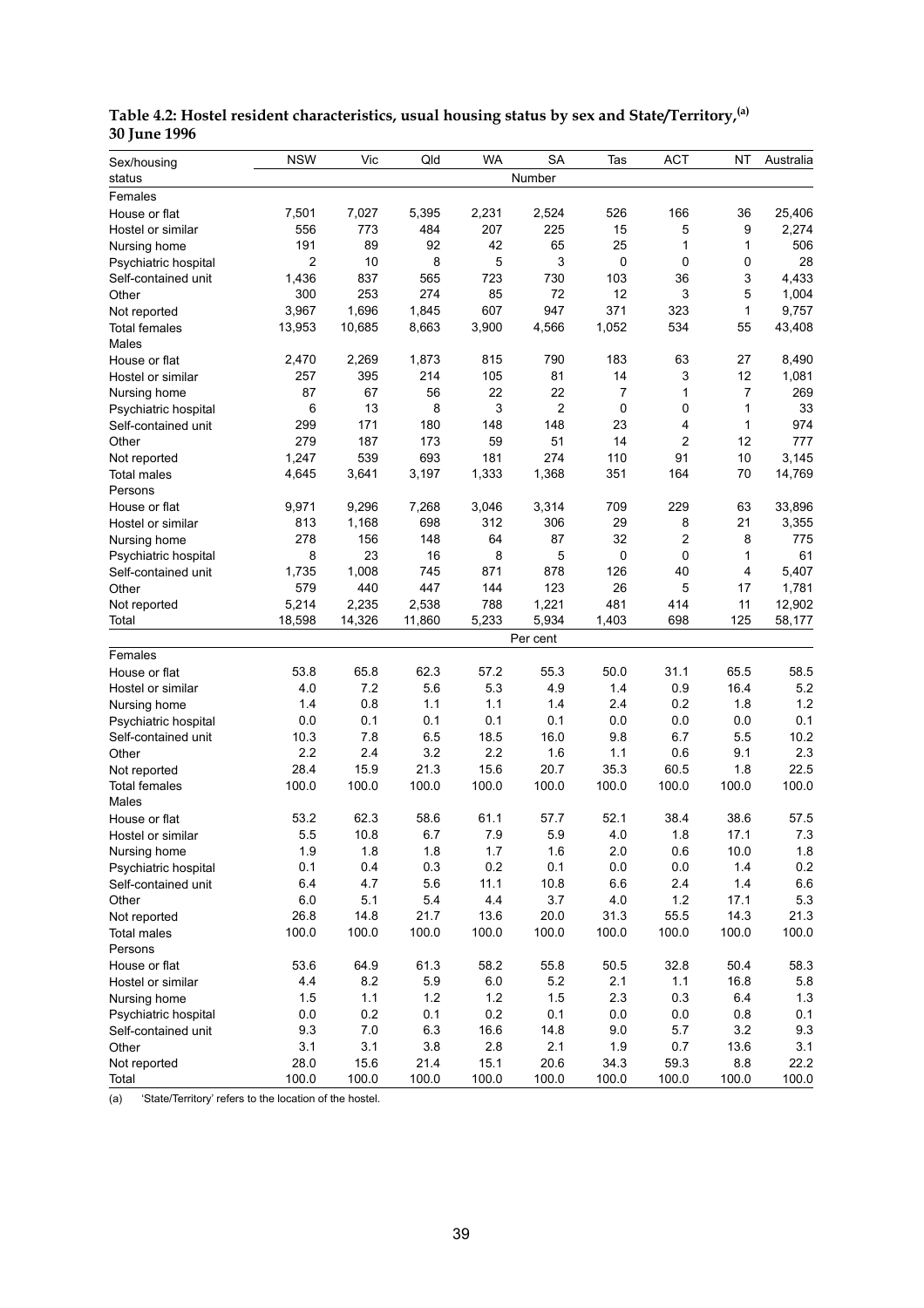| Sex/                 | <b>NSW</b> | Vic    | Qld    | <b>WA</b> | <b>SA</b> | Tas   | <b>ACT</b>     | <b>NT</b>      | Australia |
|----------------------|------------|--------|--------|-----------|-----------|-------|----------------|----------------|-----------|
| living arrangement   |            |        |        |           | Number    |       |                |                |           |
| Females              |            |        |        |           |           |       |                |                |           |
| Alone                | 6,475      | 5,493  | 3,686  | 2,112     | 2,475     | 444   | 131            | 16             | 20,832    |
| Spouse only          | 829        | 786    | 726    | 280       | 389       | 68    | 18             | 3              | 3,099     |
| Spouse and others    | 44         | 44     | 43     | 18        | 13        | 2     | 3              | $\overline{c}$ | 169       |
| Brother/sister       | 172        | 181    | 164    | 45        | 41        | 10    | 0              | 4              | 617       |
| Child only           | 283        | 288    | 246    | 115       | 83        | 22    | $\overline{7}$ | 4              | 1,048     |
| Child's family       | 1,058      | 857    | 946    | 316       | 237       | 61    | 39             | 10             | 3,524     |
| Other family         | 226        | 164    | 175    | 70        | 46        | 8     | 3              | 3              | 695       |
| Other                | 863        | 1,142  | 817    | 316       | 314       | 60    | 10             | 10             | 3,532     |
| Not reported         | 4,003      | 1,730  | 1,860  | 628       | 968       | 377   | 323            | 3              | 9,892     |
| <b>Total females</b> | 13,953     | 10,685 | 8,663  | 3,900     | 4,566     | 1,052 | 534            | 55             | 43,408    |
| Males                |            |        |        |           |           |       |                |                |           |
| Alone                | 1,739      | 1,389  | 1,060  | 523       | 509       | 112   | 33             | 22             | 5,387     |
| Spouse only          | 684        | 622    | 598    | 285       | 295       | 62    | 20             | $\mathbf 0$    | 2,566     |
| Spouse and others    | 46         | 48     | 49     | 23        | 14        | 4     | 3              | $\overline{4}$ | 191       |
| Brother/sister       | 85         | 77     | 75     | 20        | 25        | 4     | 1              | 0              | 287       |
| Child only           | 58         | 47     | 36     | 13        | 17        | 4     | 1              | 1              | 177       |
| Child's family       | 242        | 210    | 212    | 90        | 64        | 17    | 10             | 3              | 848       |
| Other family         | 99         | 66     | 81     | 29        | 30        | 4     | 1              | 10             | 320       |
| Other                | 434        | 627    | 386    | 168       | 136       | 37    | 4              | 19             | 1,811     |
| Not reported         | 1,258      | 555    | 700    | 182       | 278       | 107   | 91             | 11             | 3,182     |
| <b>Total males</b>   | 4,645      | 3,641  | 3,197  | 1,333     | 1,368     | 351   | 164            | 70             | 14,769    |
| Persons              |            |        |        |           |           |       |                |                |           |
| Alone                | 8,214      | 6,882  | 4,746  | 2,635     | 2,984     | 556   | 164            | 38             | 26,219    |
| Spouse only          | 1,513      | 1,408  | 1,324  | 565       | 684       | 130   | 38             | 3              | 5,665     |
| Spouse and others    | 90         | 92     | 92     | 41        | 27        | 6     | 6              | 6              | 360       |
| Brother/sister       | 257        | 258    | 239    | 65        | 66        | 14    | 1              | 4              | 904       |
| Child only           | 341        | 335    | 282    | 128       | 100       | 26    | 8              | 5              | 1,225     |
| Child's family       | 1,300      | 1,067  | 1,158  | 406       | 301       | 78    | 49             | 13             | 4,372     |
| Other family         | 325        | 230    | 256    | 99        | 76        | 12    | 4              | 13             | 1,015     |
| Other                | 1,297      | 1,769  | 1,203  | 484       | 450       | 97    | 14             | 29             | 5,343     |
| Not reported         | 5,261      | 2,285  | 2,560  | 810       | 1,246     | 484   | 414            | 14             | 13,074    |
| Total                | 18,598     | 14,326 | 11,860 | 5,233     | 5,934     | 1,403 | 698            | 125            | 58,177    |

**Table 4.3: Hostel resident characteristics, prior living arrangement by sex and 'State/Territory,(a) 30 June 1996**

*(continued)*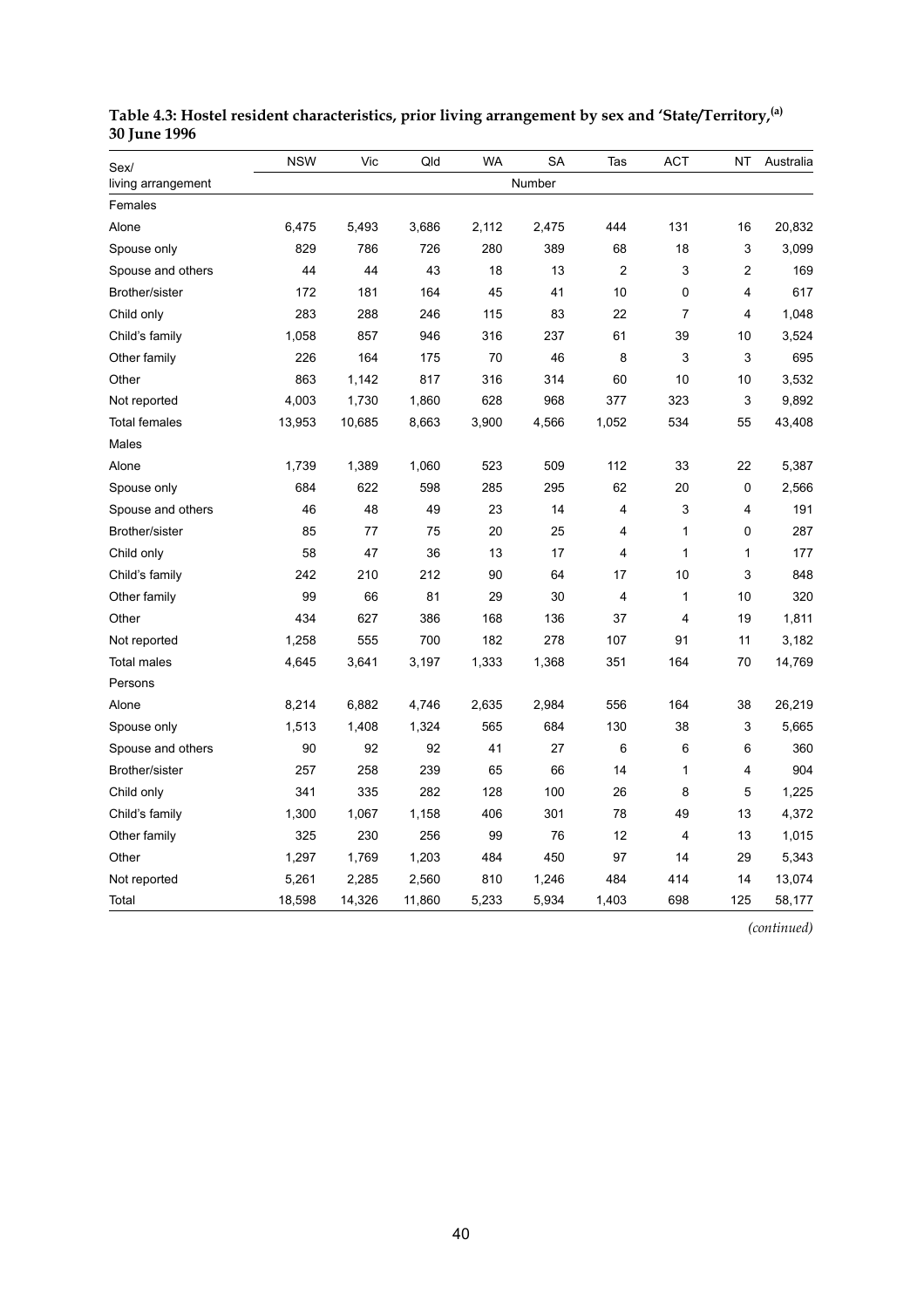| Sex/                 | <b>NSW</b> | Vic   | Qld   | <b>WA</b> | <b>SA</b> | Tas   | <b>ACT</b> | NT      | Australia |
|----------------------|------------|-------|-------|-----------|-----------|-------|------------|---------|-----------|
| living arrangement   |            |       |       |           | Per cent  |       |            |         |           |
| Females              |            |       |       |           |           |       |            |         |           |
| Alone                | 46.4       | 51.4  | 42.5  | 54.2      | 54.2      | 42.2  | 24.5       | 29.1    | 48.0      |
| Spouse only          | 5.9        | 7.4   | 8.4   | 7.2       | 8.5       | 6.5   | 3.4        | 5.5     | 7.1       |
| Spouse and others    | 0.3        | 0.4   | 0.5   | 0.5       | 0.3       | 0.2   | 0.6        | 3.6     | 0.4       |
| Brother/sister       | 1.2        | 1.7   | 1.9   | 1.2       | 0.9       | 1.0   | 0.0        | 7.3     | 1.4       |
| Child only           | 2.0        | 2.7   | 2.8   | 2.9       | 1.8       | 2.1   | 1.3        | 7.3     | 2.4       |
| Child's family       | 1.2        | 1.7   | 1.9   | 1.2       | 0.9       | 1.0   | 0.0        | 7.3     | 1.4       |
| Other family         | 7.6        | 8.0   | 10.9  | 8.1       | 5.2       | 5.8   | 7.3        | 18.2    | 8.1       |
| Other                | 6.2        | 10.7  | 9.4   | 8.1       | 6.9       | 5.7   | 1.9        | 18.2    | 8.1       |
| Not reported         | 28.7       | 16.2  | 21.5  | 16.1      | 21.2      | 35.8  | 60.5       | 5.5     | 22.8      |
| <b>Total females</b> | 100.0      | 100.0 | 100.0 | 100.0     | 100.0     | 100.0 | 100.0      | 100.0   | 100.0     |
| Males                |            |       |       |           |           |       |            |         |           |
| Alone                | 37.4       | 38.1  | 33.2  | 39.2      | 37.2      | 31.9  | 20.1       | 31.4    | 36.5      |
| Spouse only          | 14.7       | 17.1  | 18.7  | 21.4      | 21.6      | 17.7  | 12.2       | $0.0\,$ | 17.4      |
| Spouse and others    | 1.0        | 1.3   | 1.5   | 1.7       | 1.0       | 1.1   | 1.8        | 5.7     | 1.3       |
| Brother/sister       | 1.8        | 2.1   | 2.3   | 1.5       | 1.8       | 1.1   | 0.6        | 0.0     | 1.9       |
| Child only           | 1.2        | 1.3   | 1.1   | 1.0       | 1.2       | 1.1   | 0.6        | 1.4     | 1.2       |
| Child's family       | 5.2        | 5.8   | 6.6   | 6.8       | 4.7       | 4.8   | 6.1        | 4.3     | 5.7       |
| Other family         | 2.1        | 1.8   | 2.5   | 2.2       | 2.2       | 1.1   | 0.6        | 14.3    | 2.2       |
| Other                | 9.3        | 17.2  | 12.1  | 12.6      | 9.9       | 10.5  | 2.4        | 27.1    | 12.3      |
| Not reported         | 27.1       | 15.2  | 21.9  | 13.7      | 20.3      | 30.5  | 55.5       | 15.7    | 21.5      |
| <b>Total males</b>   | 100.0      | 100.0 | 100.0 | 100.0     | 100.0     | 100.0 | 100.0      | 100.0   | 100.0     |
| Persons              |            |       |       |           |           |       |            |         |           |
| Alone                | 44.2       | 48.0  | 40.0  | 50.4      | 50.3      | 39.6  | 23.5       | 30.4    | 45.1      |
| Spouse only          | 8.1        | 9.8   | 11.2  | 10.8      | 11.5      | 9.3   | 5.4        | 2.4     | 9.7       |
| Spouse and others    | 0.5        | 0.6   | 0.8   | 0.8       | 0.5       | 0.4   | 0.9        | 4.8     | 0.6       |
| Brother/sister       | 1.4        | 1.8   | 2.0   | 1.2       | 1.1       | 1.0   | 0.1        | 3.2     | 1.6       |
| Child only           | 1.8        | 2.3   | 2.4   | 2.4       | 1.7       | 1.9   | 1.1        | 4.0     | 2.1       |
| Child's family       | $7.0$      | 7.4   | 9.8   | 7.8       | 5.1       | 5.6   | 7.0        | 10.4    | 7.5       |
| Other family         | 1.7        | 1.6   | 2.2   | 1.9       | 1.3       | 0.9   | 0.6        | 10.4    | 1.7       |
| Other                | 7.0        | 12.3  | 10.1  | 9.2       | 7.6       | 6.9   | 2.0        | 23.2    | 9.2       |
| Not reported         | 28.3       | 16.0  | 21.6  | 15.5      | 21.0      | 34.5  | 59.3       | 11.2    | 22.5      |
| Total                | 100.0      | 100.0 | 100.0 | 100.0     | 100.0     | 100.0 | 100.0      | 100.0   | 100.0     |

### **Table 4.3 (continued): Hostel resident characteristics, prior living arrangement by sex and State/ Territory,(a) 30 June 1996**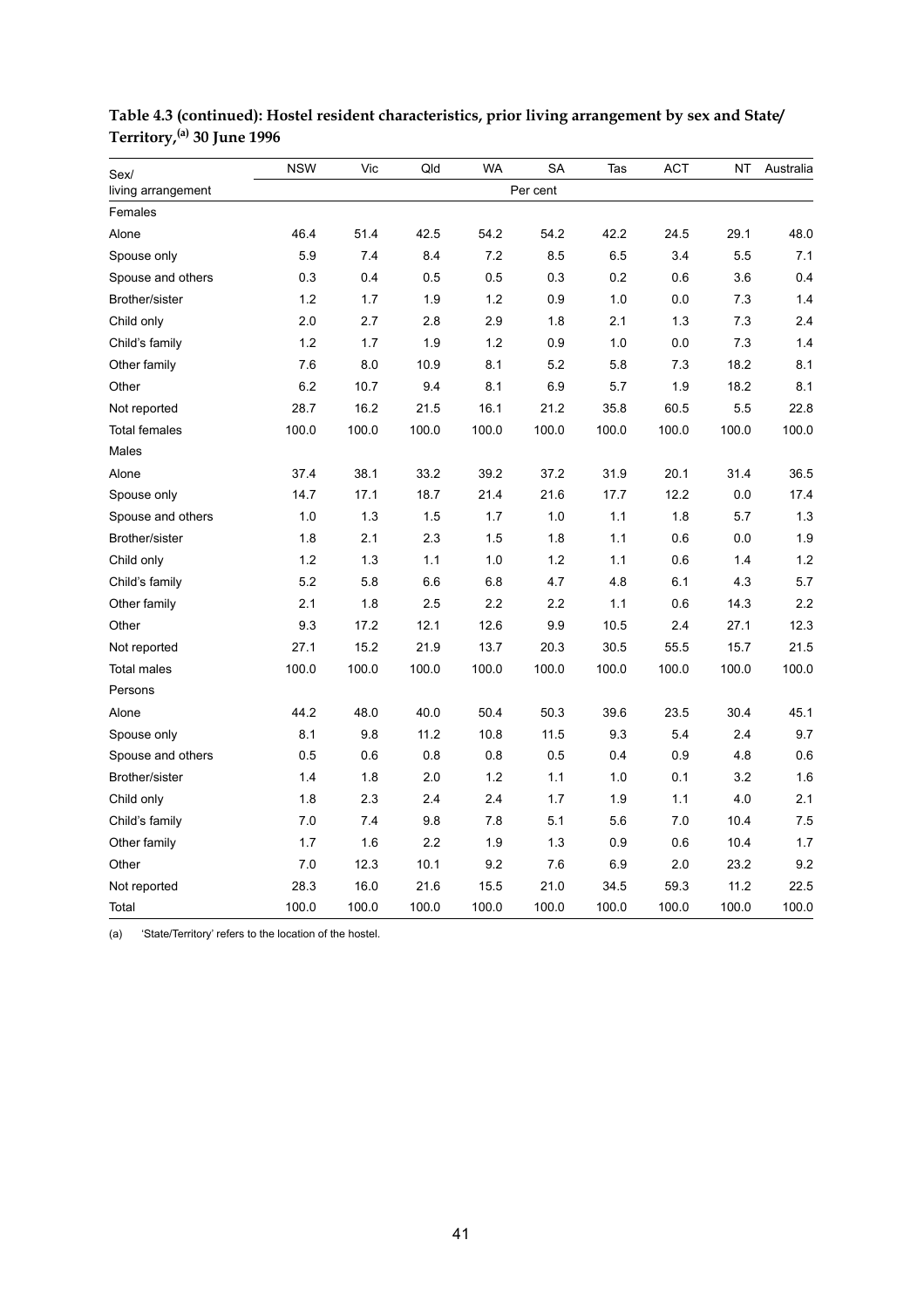|                              |       |                | Spouse       |          |             |         |        |       |          |        |
|------------------------------|-------|----------------|--------------|----------|-------------|---------|--------|-------|----------|--------|
|                              |       | Spouse         | and          | Brother/ | Child       | Child's | Other  |       | Not      |        |
| Alone<br>Sex/                |       | only           | others       | sister   | only        | family  | family | Other | reported | Total  |
| housing status               |       |                |              |          | Number      |         |        |       |          |        |
| Females                      |       |                |              |          |             |         |        |       |          |        |
| 16,372<br>House or flat      |       | 2,569          | 145          | 563      | 1,024       | 3,421   | 647    | 547   | 118      | 25,406 |
| Hostel                       | 444   | 62             | 8            | 4        | 1           | 4       | 5      | 1,675 | 71       | 2,274  |
| Nursing home                 | 25    | 3              | 3            | 0        | 1           | 1       | 0      | 456   | 17       | 506    |
| Psychiatric hospital         | 3     | 0              | 1            | 0        | 0           | 0       | 0      | 24    | 0        | 28     |
| Self-contained unit          | 3,702 | 426            | 5            | 37       | 12          | 7       | 6      | 178   | 60       | 4,433  |
| Other                        | 237   | 34             | 3            | 10       | 9           | 71      | 27     | 594   | 19       | 1,004  |
| Not reported                 | 49    | 5              | 4            | 3        | 1           | 20      | 10     | 58    | 9,607    | 9,757  |
| 20,832<br>Total females      |       | 3,099          | 169          | 617      | 1,048       | 3,524   | 695    | 3,532 | 9,892    | 43,408 |
| Males                        |       |                |              |          |             |         |        |       |          |        |
| House or flat                | 4,268 | 2,086          | 179          | 270      | 174         | 823     | 304    | 356   | 30       | 8,490  |
| Hostel                       | 195   | 60             | 4            | 4        | 0           | 4       | 0      | 791   | 23       | 1,081  |
| Nursing home                 | 23    | 2              | 0            | 1        | 0           | 0       | 0      | 230   | 13       | 269    |
| Psychiatric hospital         | 2     | 0              | 0            | 0        | 0           | 0       | 1      | 30    | 0        | 33     |
| Self-contained unit          | 525   | 393            | 3            | 2        | 2           | 1       | 3      | 40    | 5        | 974    |
| Other                        | 360   | 21             | 4            | 9        | 1           | 14      | 12     | 345   | 11       | 777    |
| Not reported                 | 14    | 4              | $\mathbf{1}$ | 1        | 0           | 6       | 0      | 19    | 3.100    | 3,145  |
| Total males<br>Persons       | 5,387 | 2,566          | 191          | 287      | 177         | 848     | 320    | 1,811 | 3,182    | 14,769 |
| 20,640<br>House or flat      |       | 4,655          | 324          | 833      | 1,198       | 4,244   | 951    | 903   | 148      | 33,896 |
| Hostel                       | 639   | 122            | 12           | 8        | 1           | 8       | 5      | 2,466 | 94       | 3,355  |
| Nursing home                 | 48    | 5              | 3            | 1        | 1           | 1       | 0      | 686   | 30       | 775    |
| Psychiatric hospital         | 26    | $\overline{2}$ | 1            | 1        | $\mathbf 0$ | 0       | 0      | 254   | 13       | 297    |
| 4,227<br>Self-contained unit |       | 819            | 8            | 39       | 14          | 8       | 9      | 218   | 65       | 5,407  |
| Other                        | 597   | 55             | 7            | 19       | 10          | 85      | 39     | 939   | 30       | 1,781  |
| Not reported                 | 63    | 9              | 5            | 4        | 1           | 26      | 10     | 77    | 12,707   | 12,902 |
| 26,219<br>Total              |       | 5,665          | 360          | 904      | 1,225       | 4,372   | 1,015  | 5,343 | 13,074   | 58,177 |
|                              |       |                |              |          | Per cent    |         |        |       |          |        |
| Females                      |       |                |              |          |             |         |        |       |          |        |
| House or flat                | 78.6  | 82.9           | 85.8         | 91.2     | 97.7        | 97.1    | 93.1   | 15.5  | 1.2      | 58.5   |
| Hostel                       | 2.1   | 2.0            | 4.7          | 0.6      | 0.1         | 0.1     | 0.7    | 47.4  | 0.7      | 5.2    |
| Nursing home                 | 0.1   | 0.1            | 1.8          | 0.0      | 0.1         | 0.0     | 0.0    | 12.9  | 0.2      | 1.2    |
| Psychiatric hospital         | 0.0   | 0.0            | 0.6          | 0.0      | 0.0         | 0.0     | 0.0    | 0.7   | 0.0      | 0.1    |
| Self-contained unit          | 17.8  | 13.7           | 3.0          | 6.0      | 1.1         | 0.2     | 0.9    | 5.0   | 0.6      | 10.2   |
| Other                        | 1.1   | 1.1            | 1.8          | 1.6      | 0.9         | 2.0     | 3.9    | 16.8  | 0.2      | 2.3    |
| Not reported                 | 0.2   | 0.2            | 2.4          | 0.5      | 0.1         | 0.6     | 1.4    | 1.6   | 97.1     | 22.5   |
| Total females                | 100.0 | 100.0          | 100.0        | 100.0    | 100.0       | 100.0   | 100.0  | 100.0 | 100.0    | 100.0  |
| Males                        |       |                |              |          |             |         |        |       |          |        |
| House or flat                | 79.2  | 81.3           | 93.7         | 94.1     | 98.3        | 97.1    | 95.0   | 19.7  | 0.9      | 57.5   |
| Hostel                       | 3.6   | 2.3            | 2.1          | 1.4      | 0.0         | 0.5     | 0.0    | 43.7  | 0.7      | 7.3    |
| Nursing home                 | 0.4   | 0.1            | 0.0          | 0.3      | 0.0         | 0.0     | 0.0    | 12.7  | 0.4      | 1.8    |
| Psychiatric hospital         | 0.0   | 0.0            | 0.0          | 0.0      | 0.0         | 0.0     | 0.3    | 1.7   | 0.0      | 0.2    |
| Self-contained unit          | 9.7   | 15.3           | 1.6          | 0.7      | 1.1         | 0.1     | 0.9    | 2.2   | 0.2      | 6.6    |
| Other                        | 6.7   | 0.8            | 2.1          | 3.1      | 0.6         | 1.7     | 3.8    | 19.1  | 0.3      | 5.3    |
| Not reported                 | 0.3   | 0.2            | 0.5          | 0.3      | 0.0         | 0.7     | 0.0    | 1.0   | 97.4     | 21.3   |
| Total males                  | 100.0 | 100.0          | 100.0        | 100.0    | 100.0       | 100.0   | 100.0  | 100.0 | 100.0    | 100.0  |
| Persons                      |       |                |              |          |             |         |        |       |          |        |
| House or flat                | 78.7  | 82.2           | 90.0         | 92.1     | 97.8        | 97.1    | 93.7   | 16.9  | 1.1      | 58.3   |
| Hostel                       | 2.4   | 2.2            | 3.3          | 0.9      | 0.1         | 0.2     | 0.5    | 46.2  | 0.7      | 5.8    |
| Nursing home                 | 0.2   | 0.1            | 0.8          | 0.1      | 0.1         | 0.0     | 0.0    | 12.8  | 0.2      | 1.3    |
| Psychiatric hospital         | 0.1   | 0.0            | 0.3          | 0.1      | 0.0         | $0.0\,$ | 0.0    | 4.8   | 0.1      | 0.5    |
| Self-contained unit          | 16.1  | 14.5           | 2.2          | 4.3      | 1.1         | 0.2     | 0.9    | 4.1   | 0.5      | 9.3    |
| Other                        | 2.3   | 1.0            | 1.9          | 2.1      | 0.8         | 1.9     | 3.8    | 17.6  | 0.2      | 3.1    |
| Not reported                 | 0.2   | 0.2            | 1.4          | 0.4      | 0.1         | 0.6     | 1.0    | 1.4   | 97.2     | 22.2   |
| Total                        | 100.0 | 100.0          | 100.0        | 100.0    | 100.0       | 100.0   | 100.0  | 100.0 | 100.0    | 100.0  |

#### **Table 4.4: Hostel resident characteristics, usual housing status by sex and prior living arrangement, 30 June 1996**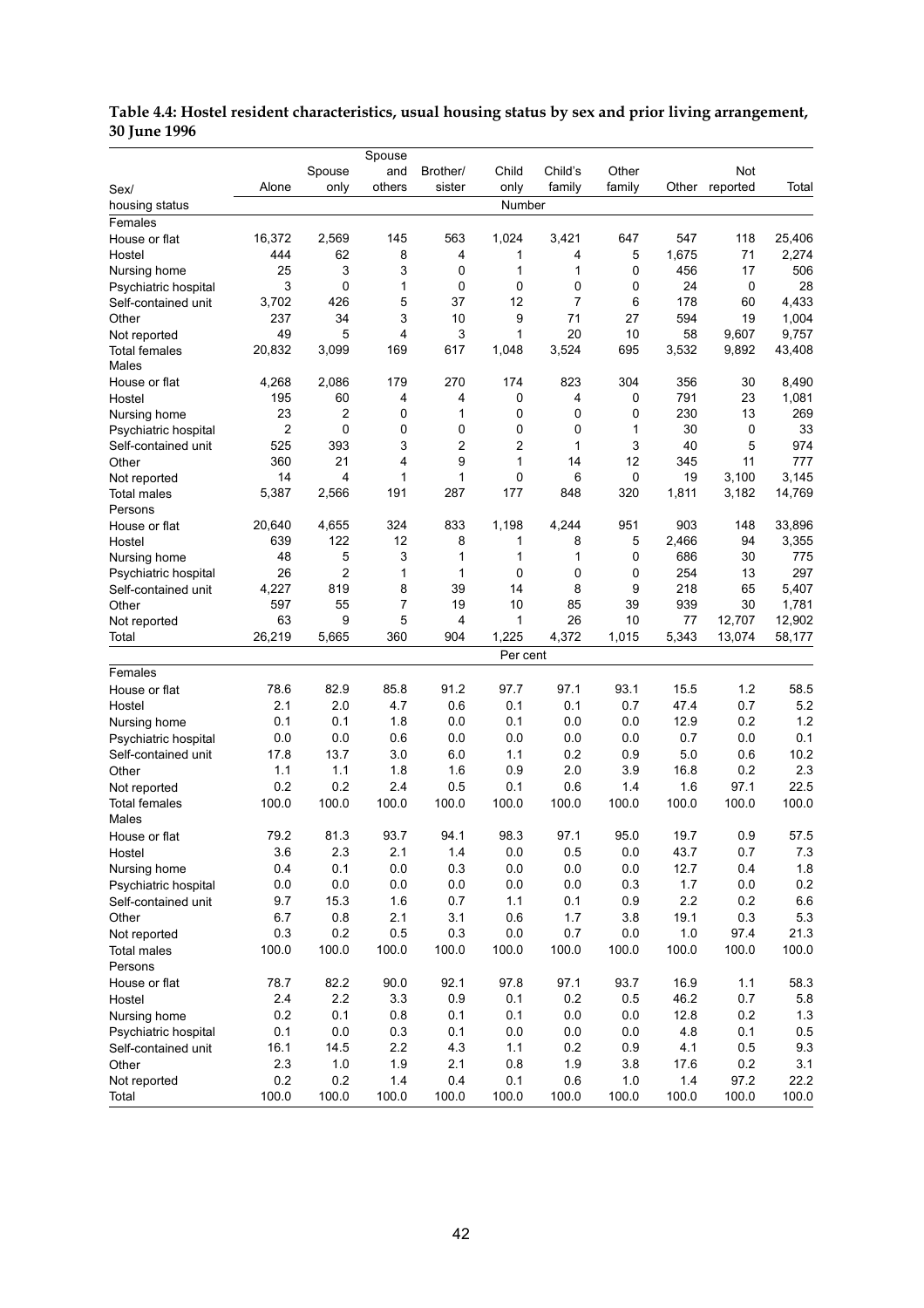| Sex/                 | <b>NSW</b> | Vic     | Qld    | WA    | <b>SA</b> | Tas   | ACT   | ΝT             | Australia |
|----------------------|------------|---------|--------|-------|-----------|-------|-------|----------------|-----------|
| pension status       |            |         |        |       | Number    |       |       |                |           |
| Females              |            |         |        |       |           |       |       |                |           |
| Aged pension         | 8,101      | 7,388   | 5,606  | 2,690 | 3,002     | 563   | 151   | 36             | 27,537    |
| Invalid              | 115        | 127     | 130    | 50    | 36        | 4     | 2     | 10             | 474       |
| Repatriation         | 644        | 559     | 537    | 196   | 224       | 61    | 15    | 4              | 2,240     |
| Other pension        | 414        | 221     | 232    | 123   | 145       | 19    | 34    | 3              | 1,191     |
| Not reported         | 4,679      | 2,390   | 2,158  | 841   | 1,159     | 405   | 332   | $\overline{2}$ | 11,966    |
| <b>Total females</b> | 13,953     | 10,685  | 8,663  | 3,900 | 4,566     | 1,052 | 534   | 55             | 43,408    |
| Males                |            |         |        |       |           |       |       |                |           |
| Aged pension         | 2,071      | 1,984   | 1,525  | 707   | 691       | 148   | 38    | 39             | 7,203     |
| Invalid              | 208        | 267     | 195    | 79    | 42        | 13    | 3     | 17             | 824       |
| Repatriation         | 691        | 454     | 569    | 237   | 225       | 56    | 14    | 1              | 2,247     |
| Other pension        | 161        | 118     | 94     | 43    | 55        | 10    | 13    | 2              | 496       |
| Not reported         | 1,514      | 818     | 814    | 267   | 355       | 124   | 96    | 11             | 3,999     |
| <b>Total males</b>   | 4,645      | 3,641   | 3,197  | 1,333 | 1,368     | 351   | 164   | 70             | 14,769    |
| Persons              |            |         |        |       |           |       |       |                |           |
| Aged pension         | 10,172     | 9,372   | 7,131  | 3,397 | 3,693     | 711   | 189   | 75             | 34,740    |
| Invalid              | 323        | 394     | 325    | 129   | 78        | 17    | 5     | 27             | 1,298     |
| Repatriation         | 1,335      | 1,013   | 1,106  | 433   | 449       | 117   | 29    | 5              | 4,487     |
| Other pension        | 575        | 339     | 326    | 166   | 200       | 29    | 47    | 5              | 1,687     |
| Not reported         | 6,193      | 3,208   | 2,972  | 1,108 | 1,514     | 529   | 428   | 13             | 15,965    |
| Total                | 18,598     | 14,326  | 11,860 | 5,233 | 5,934     | 1,403 | 698   | 125            | 58,177    |
|                      |            |         |        |       | Per cent  |       |       |                |           |
| Females              |            |         |        |       |           |       |       |                |           |
| Aged pension         | 58.1       | 69.1    | 64.7   | 69.0  | 65.7      | 53.5  | 28.3  | 65.5           | 63.4      |
| Invalid              | 0.8        | 1.2     | 1.5    | 1.3   | 0.8       | 0.4   | 0.4   | 18.2           | 1.1       |
| Repatriation         | 4.6        | 5.2     | 6.2    | 5.0   | 4.9       | 5.8   | 2.8   | 7.3            | 5.2       |
| Other pension        | 3.0        | 2.1     | 2.7    | 3.2   | 3.2       | 1.8   | 6.4   | 55             | 2.7       |
| Not reported         | 33.5       | 22.4    | 24.9   | 21.6  | 25.4      | 38.5  | 62.2  | 3.6            | 27.6      |
| Total females        | 100.0      | 100.0   | 100.0  | 100.0 | 100.0     | 100.0 | 100.0 | 100.0          | 100.0     |
| Males                |            |         |        |       |           |       |       |                |           |
| Aged pension         | 44.6       | 54.5    | 47.7   | 53.0  | 50.5      | 42.2  | 23.2  | 55.7           | 48.8      |
| Invalid              | 4.5        | 7.3     | 6.1    | 5.9   | 3.1       | 3.7   | 1.8   | 24.3           | 5.6       |
| Repatriation         | 14.9       | 12.5    | 17.8   | 17.8  | 16.4      | 16.0  | 8.5   | 1.4            | 15.2      |
| Other pension        | 3.5        | $3.2\,$ | 2.9    | 3.2   | $4.0$     | 2.8   | $7.9$ | 2.9            | 3.4       |
| Not reported         | 32.6       | 22.5    | 25.5   | 20.0  | 26.0      | 35.3  | 58.5  | 15.7           | 27.1      |
| Total males          | 100.0      | 100.0   | 100.0  | 100.0 | 100.0     | 100.0 | 100.0 | 100.0          | 100.0     |
| Persons              |            |         |        |       |           |       |       |                |           |
| Aged pension         | 54.7       | 65.4    | 60.1   | 64.9  | 62.2      | 50.7  | 27.1  | 60.0           | 59.7      |
| Invalid              | 1.7        | 2.8     | 2.7    | 2.5   | 1.3       | 1.2   | 0.7   | 21.6           | 2.2       |
| Repatriation         | 7.2        | 7.1     | 9.3    | 8.3   | 7.6       | 8.3   | 4.2   | 4.0            | 7.7       |
| Other pension        | 3.1        | 2.4     | 2.7    | 3.2   | 3.4       | 2.1   | 6.7   | 4.0            | 2.9       |
| Not reported         | 33.3       | 22.4    | 25.1   | 21.2  | 25.5      | 37.7  | 61.3  | 10.4           | 27.4      |
| Total                | 100.0      | 100.0   | 100.0  | 100.0 | 100.0     | 100.0 | 100.0 | 100.0          | 100.0     |

**Table 4.5: Hostel resident characteristics, pension status by sex and State/Territory,(a) 30 June 1996**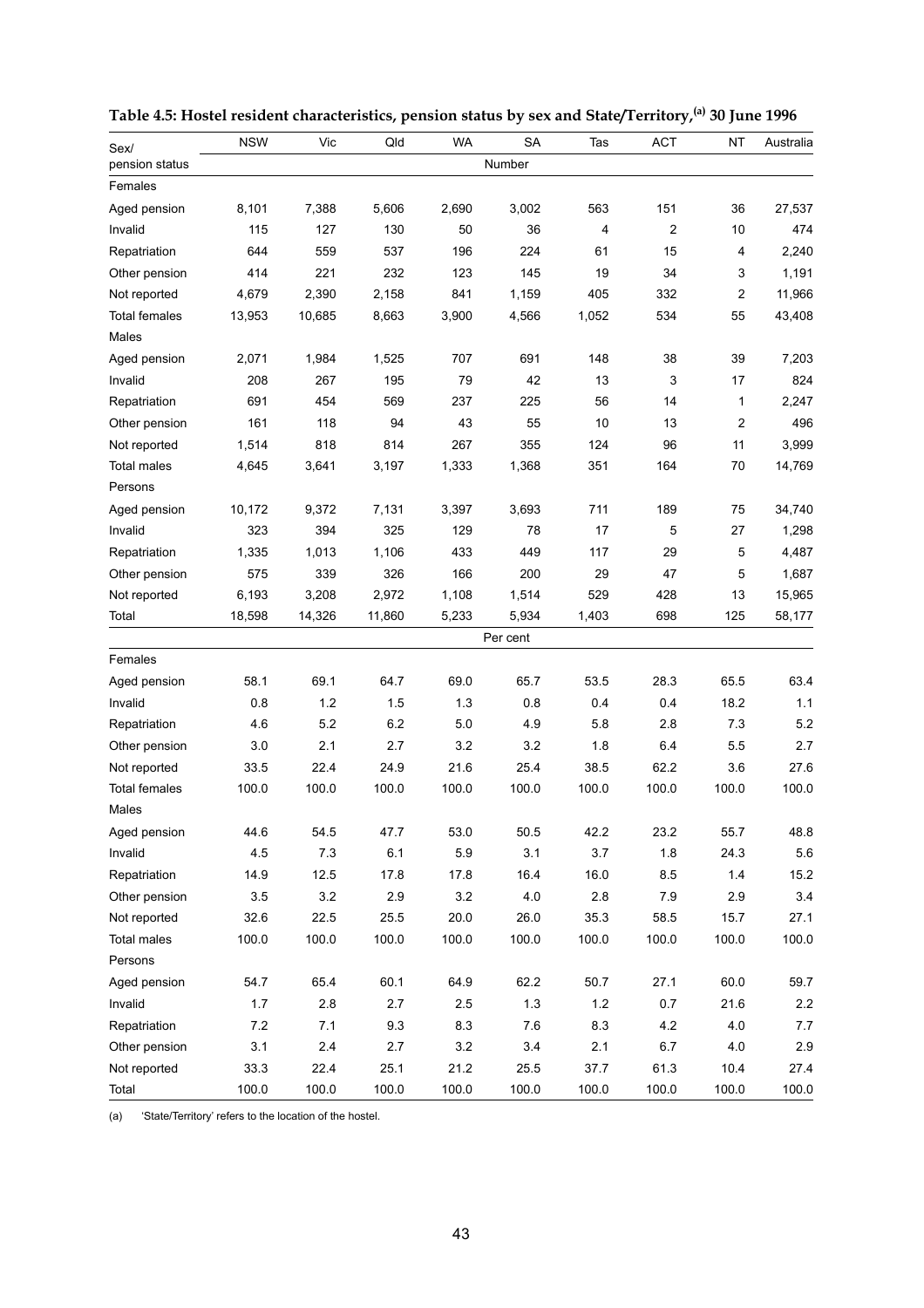| Sex/                 | <b>NSW</b> | Vic    | Qld    | <b>WA</b> | <b>SA</b> | Tas   | <b>ACT</b> | <b>NT</b> | Australia |
|----------------------|------------|--------|--------|-----------|-----------|-------|------------|-----------|-----------|
| Indigenous status    |            |        |        |           | Number    |       |            |           |           |
| Females              |            |        |        |           |           |       |            |           |           |
| Indigenous           | 40         | 22     | 76     | 44        | 27        | 0     | 5          | 22        | 236       |
| Non-Indigenous       | 7,112      | 6,284  | 4,964  | 1,528     | 2,802     | 658   | 186        | 30        | 23,564    |
| Not reported         | 6,801      | 4,379  | 3,623  | 2,328     | 1,737     | 394   | 343        | 3         | 19,608    |
| <b>Total females</b> | 13,953     | 10,685 | 8,663  | 3,900     | 4,566     | 1,052 | 534        | 55        | 43,408    |
| <b>Males</b>         |            |        |        |           |           |       |            |           |           |
| Indigenous           | 24         | 12     | 91     | 37        | 15        | 0     | $\pmb{0}$  | 29        | 208       |
| Non-Indigenous       | 2,406      | 2,173  | 1,863  | 517       | 879       | 235   | 64         | 28        | 8,165     |
| Not reported         | 2,215      | 1,456  | 1,243  | 779       | 474       | 116   | 100        | 13        | 6,396     |
| <b>Total males</b>   | 4,645      | 3,641  | 3,197  | 1,333     | 1,368     | 351   | 164        | 70        | 14,769    |
| Persons              |            |        |        |           |           |       |            |           |           |
| Indigenous           | 64         | 34     | 167    | 81        | 42        | 0     | 5          | 51        | 444       |
| Non-Indigenous       | 9,518      | 8,457  | 6,827  | 2,045     | 3,681     | 893   | 250        | 58        | 31,729    |
| Not reported         | 9,016      | 5,835  | 4,866  | 3,107     | 2,211     | 510   | 443        | 16        | 26,004    |
| Total                | 18,598     | 14,326 | 11,860 | 5,233     | 5,934     | 1,403 | 698        | 125       | 58,177    |
|                      |            |        |        |           | Per cent  |       |            |           |           |
| Females              |            |        |        |           |           |       |            |           |           |
| Indigenous           | 0.3        | 0.2    | 0.9    | 1.1       | 0.6       | 0.0   | 0.9        | 40.0      | 0.5       |
| Non-Indigenous       | 51.0       | 58.8   | 57.3   | 39.2      | 61.4      | 62.5  | 34.8       | 54.5      | 54.3      |
| Not reported         | 48.7       | 41.0   | 41.8   | 59.7      | 38.0      | 37.5  | 64.2       | 5.5       | 45.2      |
| <b>Total females</b> | 100.0      | 100.0  | 100.0  | 100.0     | 100.0     | 100.0 | 100.0      | 100.0     | 100.0     |
| Males                |            |        |        |           |           |       |            |           |           |
| Indigenous           | 0.5        | 0.3    | 2.8    | 2.8       | 1.1       | 0.0   | 0.0        | 41.4      | 1.4       |
| Non-Indigenous       | 51.8       | 59.7   | 58.3   | 38.8      | 64.3      | 67.0  | 39.0       | 40.0      | 55.3      |
| Not reported         | 47.7       | 40.0   | 38.9   | 58.4      | 34.6      | 33.0  | 61.0       | 18.6      | 43.3      |
| <b>Total males</b>   | 100.0      | 100.0  | 100.0  | 100.0     | 100.0     | 100.0 | 100.0      | 100.0     | 100.0     |
| Persons              |            |        |        |           |           |       |            |           |           |
| Indigenous           | 0.3        | 0.2    | 1.4    | 1.5       | 0.7       | 0.0   | 0.7        | 40.8      | 0.8       |
| Non-Indigenous       | 51.2       | 59.0   | 57.6   | 39.1      | 62.0      | 63.6  | 35.8       | 46.4      | 54.5      |
| Not reported         | 48.5       | 40.7   | 41.0   | 59.4      | 37.3      | 36.4  | 63.5       | 12.8      | 44.7      |
| Total                | 100.0      | 100.0  | 100.0  | 100.0     | 100.0     | 100.0 | 100.0      | 100.0     | 100.0     |

#### **Table 4.6: Hostel resident characteristics, Indigenous status by sex and State/Territory,(a) 30 June 1996**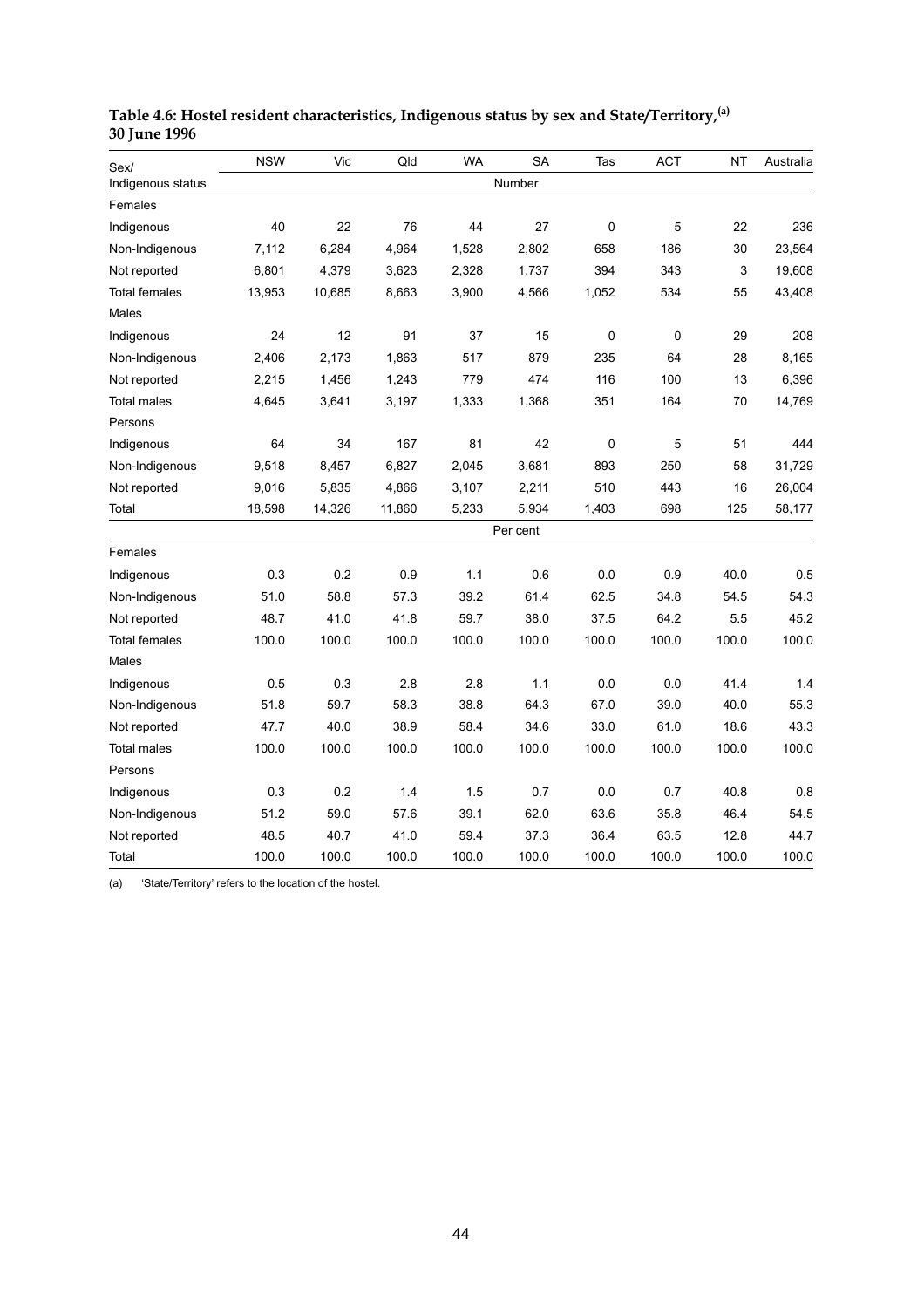|                                 | <b>NSW</b> | Vic            | Qld            | <b>WA</b> | <b>SA</b>      | Tas            | <b>ACT</b>              |                | NT Australia |
|---------------------------------|------------|----------------|----------------|-----------|----------------|----------------|-------------------------|----------------|--------------|
| Sex/birthplace                  |            |                |                |           | Number         |                |                         |                |              |
| Females                         |            |                |                |           |                |                |                         |                |              |
| Australia                       | 8,017      | 7,248          | 5,590          | 2,123     | 2,954          | 605            | 150                     | 45             | 26,732       |
| Other Oceania                   | 114        | 52             | 96             | 11        | 13             | 8              | 1                       | $\overline{2}$ | 297          |
| UK and Ireland                  | 1,119      | 876            | 744            | 810       | 459            | 56             | 41                      | 3              | 4,108        |
| Former USSR and Baltic States   | 84         | 73             | 26             | 9         | 28             | $\mathbf 0$    | 3                       | 0              | 223          |
| Other Europe                    | 447        | 681            | 218            | 184       | 146            | 11             | 12                      | 3              | 1,702        |
| Southeast Asia                  | 22         | 20             | 11             | 30        | 1              | 0              | 1                       | 1              | 86           |
| Northeast Asia                  | 37         | 29             | 12             | 10        | 1              | 1              | 2                       | 0              | 92           |
| Southern Asia                   | 36         | 55             | 23             | 43        | 8              | 1              | 0                       | 0              | 166          |
| Northern America                | 19         | 12             | 12             | 9         | 5              | 1              | 0                       | 0              | 58           |
| Other America and Caribbean     | 25         | $\overline{7}$ | 11             | 3         | 0              | 0              | 0                       | 0              | 46           |
| Middle East and North Africa    | 32         | 44             | 8              | 6         | 3              | 0              | 2                       | 0              | 95           |
| Africa (excluding North Africa) | 36         | 25             | 10             | 22        | 7              | 1              | 1                       | 0              | 102          |
| Unknown                         | 3,965      | 1,563          | 1,902          | 640       | 941            | 368            | 321                     | 1              | 9,701        |
| <b>Total females</b>            | 13,953     | 10,685         | 8,663          | 3,900     | 4,566          | 1,052          | 534                     | 55             | 43,408       |
| Males                           |            |                |                |           |                |                |                         |                |              |
| Australia                       | 2,621      | 2,392          | 2,013          | 744       | 883            | 206            | 49                      | 46             | 8,954        |
| Other Oceania                   | 32         | 13             | 43             | 6         | $\overline{2}$ | 1              | 1                       | $\overline{2}$ | 100          |
| UK and Ireland                  | 418        | 292            | 287            | 262       | 123            | 23             | 9                       | 5              | 1,419        |
| Former USSR and Baltic States   | 24         | 42             | 6              | 1         | 9              | 1              | 2                       | 0              | 85           |
| <b>Other Europe</b>             | 211        | 324            | 109            | 87        | 74             | 8              | 7                       | 8              | 828          |
| Southeast Asia                  | 6          | 3              | 2              | 11        | 0              | 0              | 0                       | 0              | 22           |
| Northeast Asia                  | 15         | 12             | 3              | 0         | 1              | 0              | 0                       | 0              | 31           |
| Southern Asia                   | 5          | 21             | 4              | 10        | 4              | 1              | 1                       | 0              | 46           |
| Northern America                | 8          | 6              | 5              | 3         | 2              | 1              | 0                       | 0              | 25           |
| Other America and Caribbean     | 5          | 0              | 0              | 2         | 1              | 0              | 0                       | 0              | 8            |
| Middle East and North Africa    | 21         | 20             | 1              | 3         | 4              | 0              | 0                       | 0              | 49           |
| Africa (excluding North Africa) | 9          | $\overline{7}$ | $\overline{2}$ | 3         | 4              | 0              | 0                       | 0              | 25           |
| Unknown                         | 1,270      | 509            | 722            | 201       | 261            | 110            | 95                      | 9              | 3,177        |
| <b>Total males</b>              | 4,645      | 3,641          | 3,197          | 1,333     | 1,368          | 351            | 164                     | 70             | 14,769       |
| Persons                         |            |                |                |           |                |                |                         |                |              |
| Australia                       | 10,638     | 9,640          | 7,603          | 2,867     | 3,837          | 811            | 199                     | 91             | 35,686       |
| Other Oceania                   | 146        | 65             | 139            | 17        | 15             | 9              | $\overline{\mathbf{c}}$ | 4              | 397          |
| UK and Ireland                  | 1,537      | 1,168          | 1,031          | 1,072     | 582            | 79             | 50                      | 8              | 5,527        |
| Former USSR and Baltic States   | 108        | 115            | 32             | 10        | 37             | $\mathbf{1}$   | 5                       | 0              | 308          |
| Other Europe                    | 658        | 1,005          | 327            | 271       | 220            | 19             | 19                      | 11             | 2,530        |
| Southeast Asia                  | 28         | 23             | 13             | 41        | 1              | 0              | 1                       | 1              | 108          |
| Northeast Asia                  | 52         | 41             | 15             | 10        | 2              | 1              | 2                       | 0              | 123          |
| Southern Asia                   | 41         | 76             | 27             | 53        | 12             | 2              | 1                       | 0              | 212          |
| Northern America                | 27         | 18             | 17             | 12        | 7              | $\overline{2}$ | 0                       | 0              | 83           |
| Other America and Caribbean     | 30         | 7              | 11             | 5         | 1              | 0              | 0                       | 0              | 54           |
| Middle East and North Africa    | 53         | 64             | 9              | 9         | 7              | 0              | 2                       | 0              | 144          |
| Africa (excluding North Africa) | 45         | 32             | 12             | 25        | 11             | 1              | 1                       | 0              | 127          |
| Unknown                         | 5,235      | 2,072          | 2,624          | 841       | 1,202          | 478            | 416                     | 10             | 12,878       |
| Total                           | 18,598     | 14,326         | 11,860         | 5,233     | 5,934          | 1,403          | 698                     | 125            | 58,177       |

### Table 4.7: Hostel resident characteristics, birthplace<sup>(a)</sup> by sex and State/Territory,<sup>(b)</sup> 30 June 1996

*(continued)*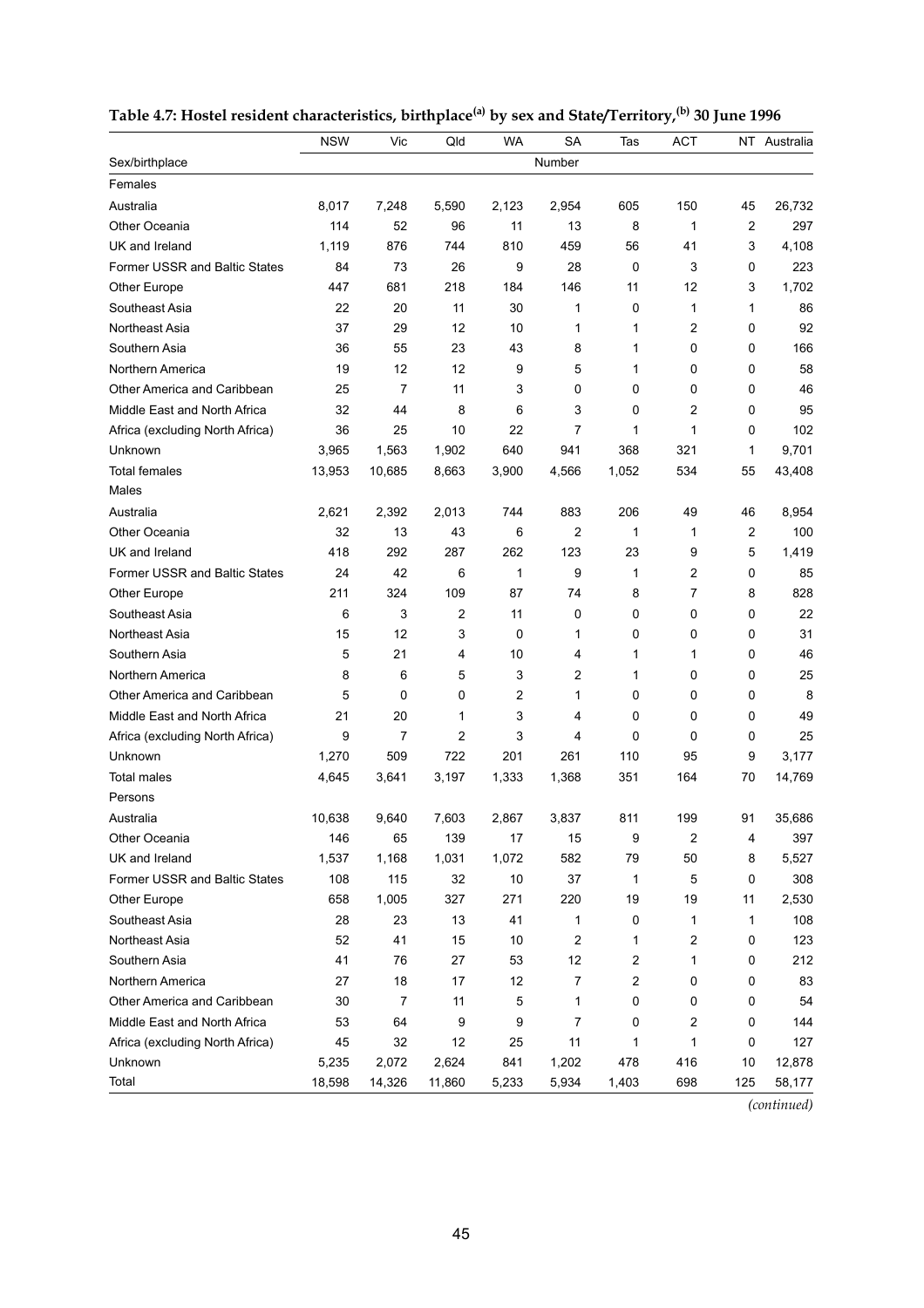|                                 | <b>NSW</b> | Vic   | Qld   | WA    | <b>SA</b> | Tas   | ACT     |         | NT Australia |
|---------------------------------|------------|-------|-------|-------|-----------|-------|---------|---------|--------------|
| Sex/birthplace                  |            |       |       |       | Per cent  |       |         |         |              |
| Females                         |            |       |       |       |           |       |         |         |              |
| Australia                       | 57.5       | 67.8  | 64.5  | 54.4  | 64.7      | 57.5  | 28.1    | 81.8    | 61.6         |
| Other Oceania                   | 0.8        | 0.5   | 1.1   | 0.3   | 0.3       | 0.8   | 0.2     | 3.6     | 0.7          |
| UK and Ireland                  | 8.0        | 8.2   | 8.6   | 20.8  | 10.1      | 5.3   | 7.7     | 5.5     | 9.5          |
| Former USSR and Baltic States   | 0.6        | 0.7   | 0.3   | 0.2   | 0.6       | 0.0   | 0.6     | 0.0     | 0.5          |
| Other Europe                    | 3.2        | 6.4   | 2.5   | 4.7   | 3.2       | 1.0   | 2.2     | 5.5     | 3.9          |
| Southeast Asia                  | 0.2        | 0.2   | 0.1   | 0.8   | 0.0       | 0.0   | 0.2     | 1.8     | 0.2          |
| Northeast Asia                  | 0.3        | 0.3   | 0.1   | 0.3   | 0.0       | 0.1   | 0.4     | 0.0     | 0.2          |
| Southern Asia                   | 0.3        | 0.5   | 0.3   | 1.1   | 0.2       | 0.1   | 0.0     | 0.0     | 0.4          |
| Northern America                | 0.1        | 0.1   | 0.1   | 0.2   | 0.1       | 0.1   | 0.0     | 0.0     | 0.1          |
| Other America and Caribbean     | 0.2        | 0.1   | 0.1   | 0.1   | 0.0       | 0.0   | 0.0     | 0.0     | 0.1          |
| Middle East and North Africa    | 0.2        | 0.4   | 0.1   | 0.2   | 0.1       | 0.0   | 0.4     | 0.0     | 0.2          |
| Africa (excluding North Africa) | 0.3        | 0.2   | 0.1   | 0.6   | 0.2       | 0.1   | 0.2     | 0.0     | 0.2          |
| Unknown                         | 28.4       | 14.6  | 22.0  | 16.4  | 20.6      | 35.0  | 60.1    | 1.8     | 22.3         |
| <b>Total females</b>            | 100.0      | 100.0 | 100.0 | 100.0 | 100.0     | 100.0 | 100.0   | 100.0   | 100.0        |
| Males                           |            |       |       |       |           |       |         |         |              |
| Australia                       | 56.4       | 65.7  | 63.0  | 55.8  | 64.5      | 58.7  | 29.9    | 65.7    | 60.6         |
| Other Oceania                   | 0.7        | 0.4   | 1.3   | 0.5   | 0.1       | 0.3   | 0.6     | 2.9     | 0.7          |
| UK and Ireland                  | 9.0        | 8.0   | 9.0   | 19.7  | 9.0       | 6.6   | 5.5     | 7.1     | 9.6          |
| Former USSR and Baltic States   | 0.5        | 1.2   | 0.2   | 0.1   | 0.7       | 0.3   | 1.2     | 0.0     | 0.6          |
| Other Europe                    | 4.5        | 8.9   | 3.4   | 6.5   | 5.4       | 2.3   | 4.3     | 11.4    | 5.6          |
| Southeast Asia                  | 0.1        | 0.1   | 0.1   | 0.8   | 0.0       | 0.0   | 0.0     | 0.0     | 0.1          |
| Northeast Asia                  | 0.3        | 0.3   | 0.1   | 0.0   | 0.1       | 0.0   | 0.0     | 0.0     | 0.2          |
| Southern Asia                   | 0.1        | 0.6   | 0.1   | 0.8   | 0.3       | 0.3   | 0.6     | 0.0     | 0.3          |
| Northern America                | 0.2        | 0.2   | 0.2   | 0.2   | 0.1       | 0.3   | 0.0     | 0.0     | 0.2          |
| Other America and Caribbean     | 0.1        | 0.0   | 0.0   | 0.2   | 0.1       | 0.0   | 0.0     | 0.0     | 0.1          |
| Middle East and North Africa    | 0.5        | 0.5   | 0.0   | 0.2   | 0.3       | 0.0   | 0.0     | 0.0     | 0.3          |
| Africa (excluding North Africa) | 0.2        | 0.2   | 0.1   | 0.2   | 0.3       | 0.0   | 0.0     | 0.0     | 0.2          |
| Unknown                         | 27.3       | 14.0  | 22.6  | 15.1  | 19.1      | 31.3  | 57.9    | 12.9    | 21.5         |
| <b>Total males</b>              | 100.0      | 100.0 | 100.0 | 100.0 | 100.0     | 100.0 | 100.0   | 100.0   | 100.0        |
| Persons                         |            |       |       |       |           |       |         |         |              |
| Australia                       | 57.2       | 67.3  | 64.1  | 54.8  | 64.7      | 57.8  | 28.5    | 72.8    | 61.3         |
| Other Oceania                   | 0.8        | 0.5   | 1.2   | 0.3   | 0.3       | 0.6   | 0.3     | 3.2     | 0.7          |
| UK and Ireland                  | 8.3        | 8.2   | 8.7   | 20.5  | 9.8       | 5.6   | 7.2     | 6.4     | 9.5          |
| Former USSR and Baltic States   | 0.6        | 0.8   | 0.3   | 0.2   | 0.6       | 0.1   | 0.7     | 0.0     | 0.5          |
| Other Europe                    | 3.5        | 7.0   | 2.8   | 5.2   | 3.7       | 1.4   | 2.7     | 8.8     | 4.3          |
| Southeast Asia                  | 0.2        | 0.2   | 0.1   | 0.8   | 0.0       | 0.0   | 0.1     | 0.8     | 0.2          |
| Northeast Asia                  | 0.3        | 0.3   | 0.1   | 0.2   | 0.0       | 0.1   | 0.3     | $0.0\,$ | 0.2          |
| Southern Asia                   | 0.2        | 0.5   | 0.2   | 1.0   | 0.2       | 0.1   | 0.1     | 0.0     | 0.4          |
| Northern America                | 0.1        | 0.1   | 0.1   | 0.2   | 0.1       | 0.1   | $0.0\,$ | 0.0     | 0.1          |
| Other America and Caribbean     | 0.2        | 0.0   | 0.1   | 0.1   | 0.0       | 0.0   | 0.0     | 0.0     | 0.1          |
| Middle East and North Africa    | 0.3        | 0.4   | 0.1   | 0.2   | 0.1       | 0.0   | 0.3     | 0.0     | 0.2          |
| Africa (excluding North Africa) | 0.2        | 0.2   | 0.1   | 0.5   | 0.2       | 0.1   | 0.1     | 0.0     | 0.2          |
| Unknown                         | 28.1       | 14.5  | 22.1  | 16.1  | 20.3      | 34.1  | 59.6    | 8.0     | 22.1         |
| Total                           | 100.0      | 100.0 | 100.0 | 100.0 | 100.0     | 100.0 | 100.0   | 100.0   | 100.0        |

#### **Table 4.7 (continued): Hostel resident characteristics, birthplace(a) by sex and State/Territory,(b) 30 June 1996**

(a) Based on ABS 1997b.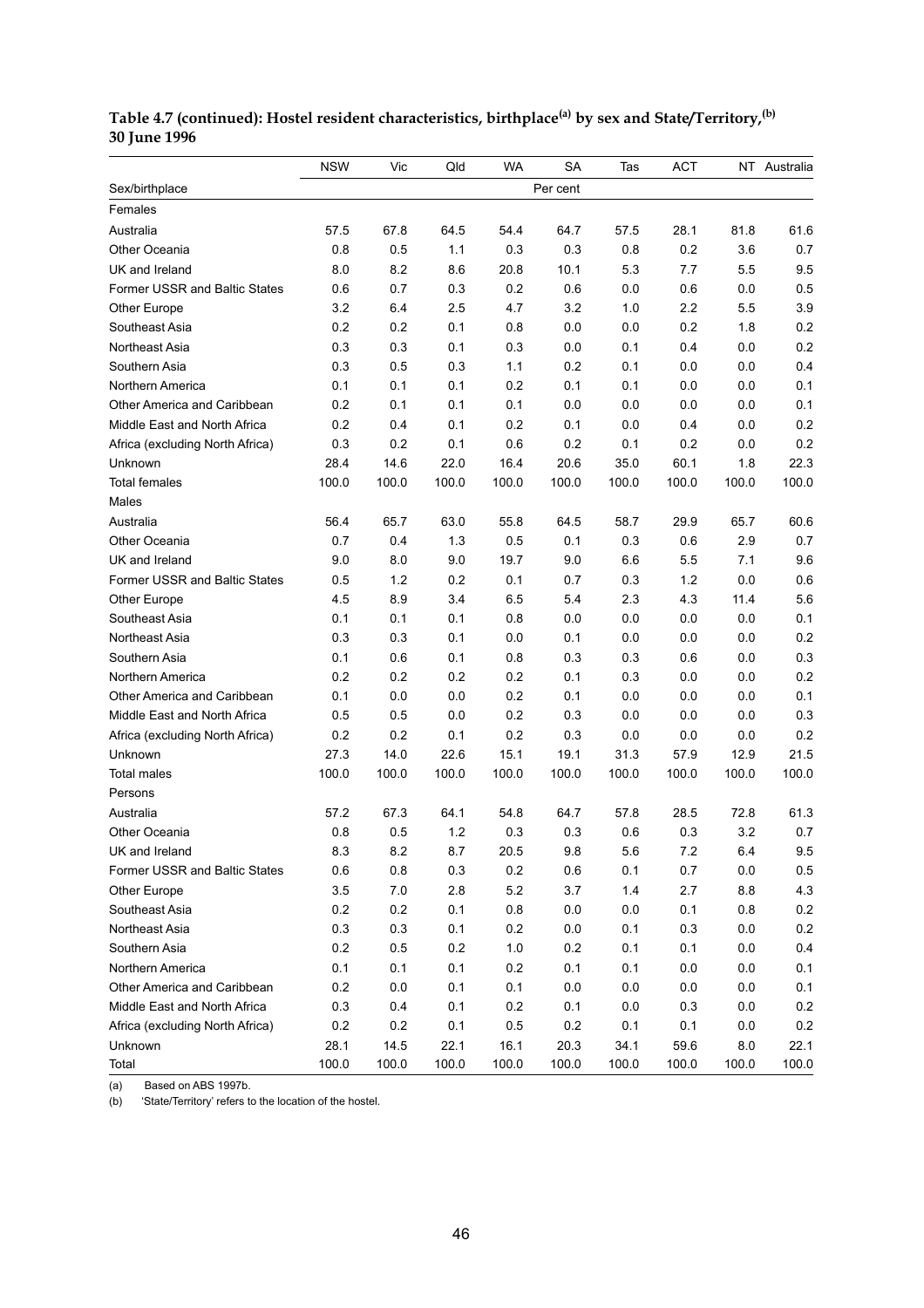#### **Table 4.8: Hostel resident characteristics, preferred language(a) by sex and State/Territory,(b) 30 June 1996**

| Sex/                                           | <b>NSW</b> | Vic    | Qld    | <b>WA</b> | <b>SA</b> | Tas                     | <b>ACT</b> | ΝT  | Aust.          |
|------------------------------------------------|------------|--------|--------|-----------|-----------|-------------------------|------------|-----|----------------|
| preferred language                             |            |        |        |           | Number    |                         |            |     |                |
| Females                                        |            |        |        |           |           |                         |            |     |                |
| Australian Indigenous languages                | 0          | 0      | 0      | 7         | 3         | 0                       | 0          | 8   | 18             |
| English                                        | 9,710      | 8.583  | 6,677  | 3,140     | 3,557     | 686                     | 205        | 42  | 32,600         |
| Other Northern European languages              | 64         | 126    | 36     | 26        | 24        | $\overline{c}$          | 2          | 0   | 280            |
| Southern European languages                    | 168        | 267    | 75     | 80        | 44        | 0                       | 4          | 1   | 639            |
| Eastern European languages                     | 156        | 150    | 35     | 29        | 42        | 0                       | 2          | 1   | 415            |
| Southwest Asian and North African<br>languages | 5          | 4      | 1      | 1         | 0         | 0                       | 0          | 0   | 11             |
| Southern Asian languages                       | 0          | 0      | 1      | 0         | 0         | 0                       | 0          | 0   | 1              |
| Southeast Asian languages                      | 3          | 10     | 1      | 1         | 0         | 0                       | 1          | 0   | 16             |
| Eastern Asian languages                        | 24         | 26     | 3      | 4         | 1         | 0                       | 0          | 0   | 58             |
| African languages (excluding North Africa)     | 0          | 0      | 1      | 0         | 0         | 0                       | 0          | 0   | 1              |
| Oceanic languages                              | 1          | 0      | 0      | 0         | 0         | 0                       | 0          | 0   | 1              |
| Other and unknown                              | 3,822      | 1,519  | 1,833  | 612       | 895       | 364                     | 320        | 3   | 9,368          |
| <b>Total females</b><br>Males                  | 13,953     | 10,685 | 8,663  | 3,900     | 4,566     | 1,052                   | 534        | 55  | 43,408         |
| Australian Indigenous languages                | 0          | 0      | 2      | 3         | 3         | 0                       | 0          | 6   | 14             |
| English                                        | 3,273      | 2,901  | 2,454  | 1,108     | 1,045     | 241                     | 67         | 53  | 11,142         |
| Other Northern European languages              | 14         | 40     | 9      | 4         | 10        | 0                       | 0          | 0   | 77             |
| Southern European languages                    | 71         | 108    | 24     | 23        | 33        | 0                       | 3          | 0   | 262            |
| Eastern European languages                     | 60         | 76     | 20     | 18        | 16        | 2                       | 1          | 0   | 193            |
| Southwest Asian and North African<br>languages | 1          | 1      | 0      | 0         | 0         | 0                       | 0          | 0   | $\overline{2}$ |
| Southern Asian languages                       | 0          | 1      | 1      | 0         | 0         | 0                       | 0          | 0   | 2              |
| Southeast Asian languages                      | 1          | 1      | 0      | 1         | 0         | 0                       | 0          | 0   | 3              |
| Eastern Asian languages                        | 6          | 7      | 1      | 0         | 1         | 0                       | 0          | 0   | 15             |
| African languages (excluding North Africa)     | 0          | 1      | 0      | 0         | 0         | 0                       | 0          | 0   | 1              |
| Oceanic languages                              |            |        |        |           |           |                         |            |     |                |
| Other and unknown                              | 1,219      | 505    | 686    | 176       | 260       | 108                     | 93         | 11  | 3,058          |
| Total males                                    | 4,645      | 3,641  | 3,197  | 1,333     | 1,368     | 351                     | 164        | 70  | 14,769         |
| Persons                                        |            |        |        |           |           |                         |            |     |                |
| Australian Indigenous languages                | 0          | 0      | 2      | 10        | 6         | 0                       | 0          | 14  | 32             |
| English                                        | 12,983     | 11,484 | 9.131  | 4,248     | 4.602     | 927                     | 272        | 95  | 43.742         |
| Other Northern European languages              | 78         | 166    | 45     | 30        | 34        | $\overline{\mathbf{c}}$ | 2          | 0   | 357            |
| Southern European languages                    | 239        | 375    | 99     | 103       | 77        | 0                       | 7          | 1   | 901            |
| Eastern European languages                     | 216        | 226    | 55     | 47        | 58        | 2                       | 3          | 1   | 608            |
| Southwest Asian and North African<br>languages | 6          | 5      | 1      | 1         | 0         | 0                       | 0          | 0   | 13             |
| Southern Asian languages                       | 0          | 1      | 2      | 0         | 0         | 0                       | 0          | 0   | 3              |
| Southeast Asian languages                      | 4          | 11     | 1      | 2         | 0         | 0                       | 1          | 0   | 19             |
| Eastern Asian languages                        | 30         | 33     | 4      | 4         | 2         | 0                       | 0          | 0   | 73             |
| African languages (excluding North Africa)     | 0          | 1      | 1      | 0         | 0         | 0                       | 0          | 0   | 2              |
| Oceanic languages                              | 1          | 0      | 0      | 0         | 0         | 0                       | 0          | 0   | 1              |
| Other and unknown                              | 5,041      | 2,024  | 2,519  | 788       | 1,155     | 472                     | 413        | 14  | 12,426         |
| Total                                          | 18,598     | 14,326 | 11,860 | 5,233     | 5,934     | 1,403                   | 698        | 125 | 58,177         |

*(continued)*